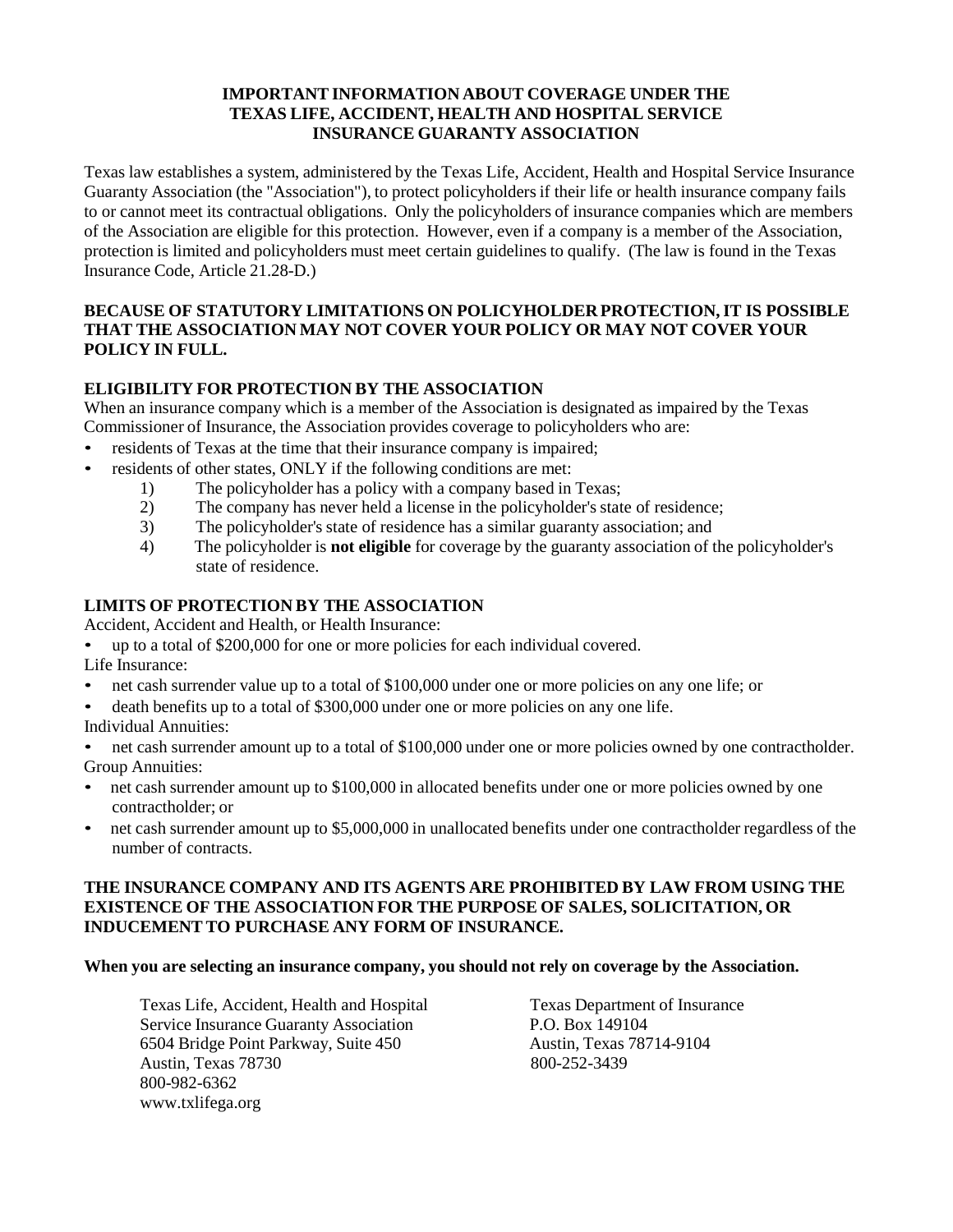### **IMPORTANT NOTICE AVISO IMPORTANTE**

To obtain information or make a Para solicitar información o complaint: presentar una queja:

make a complaint at:

of Insurance to obtain information on de Seguros de Texas para obtener companies, coverages, rights or información sobre compañías,

P.O. Box 149091 P.O. Box 149091 Austin, TX 78714-9104 Austin, TX 78714-9104 FAX #(512) 475-1771 FAX #(512) 475-1771

your premium or about a claim you<br>
should contact the agent or company<br>
con su prima o una reclamación, debe<br>
comunicarse primero con el agente first. If the dispute is not resolved, o la compañía. Si el conflicto no se vou may contact the Texas Department contract expression resultive, usted puede comunicarse con you may contact the Texas Department of Insurance.

# **ATTACH THIS NOTICE TO YOUR** UNA ESTE AVISO A SU POLIZA:<br>
POLICY: This notice is for Este aviso es solo para proposito

the attached document.  $\alpha$  adjunto.

TL-004426

You may call Special Marketing Llame a la línea gratuita de la División<br>Division's toll-free telephone Especial de Marketing para obtener Division's toll-free telephone<br>
number for information or to<br>
information of presentar una información o presentar una<br>queja al:

#### **1-800-441-1832 1-800-441-1832**

You may contact the Texas Department Puede comunicarse con el Departamento complaints at coberturas, derechos o quejas llamando al

#### **1-800-252-3439 1-800-252-3439**

You may write the También puede escribir al Texas Department<br>
Texas Department of Insurance (Department of Lessingers of Insurance (Department of Seguros de Te of Insurance (Departamento de Seguros de Texas)

# **PREMIUM OR CLAIM DISPUTES:** CONFLICTOS POR PRIMAS O RECLAMACIONES:<br>Should you have a dispute concerning En caso de tener un conflicto relacionado

Should you have a dispute concerning En caso de tener un conflicto relacionado<br>your premium or about a claim you con su prima o una reclamación, debe comunicarse primero con el agente<br>o la compañía. Si el conflicto no se el Departamento de Seguros de Texas.

Este aviso es solo para proposito information only and does not<br>become a part or condition of de informacion y no se convierte<br>en parte o condicion del documen en parte o condicion del documento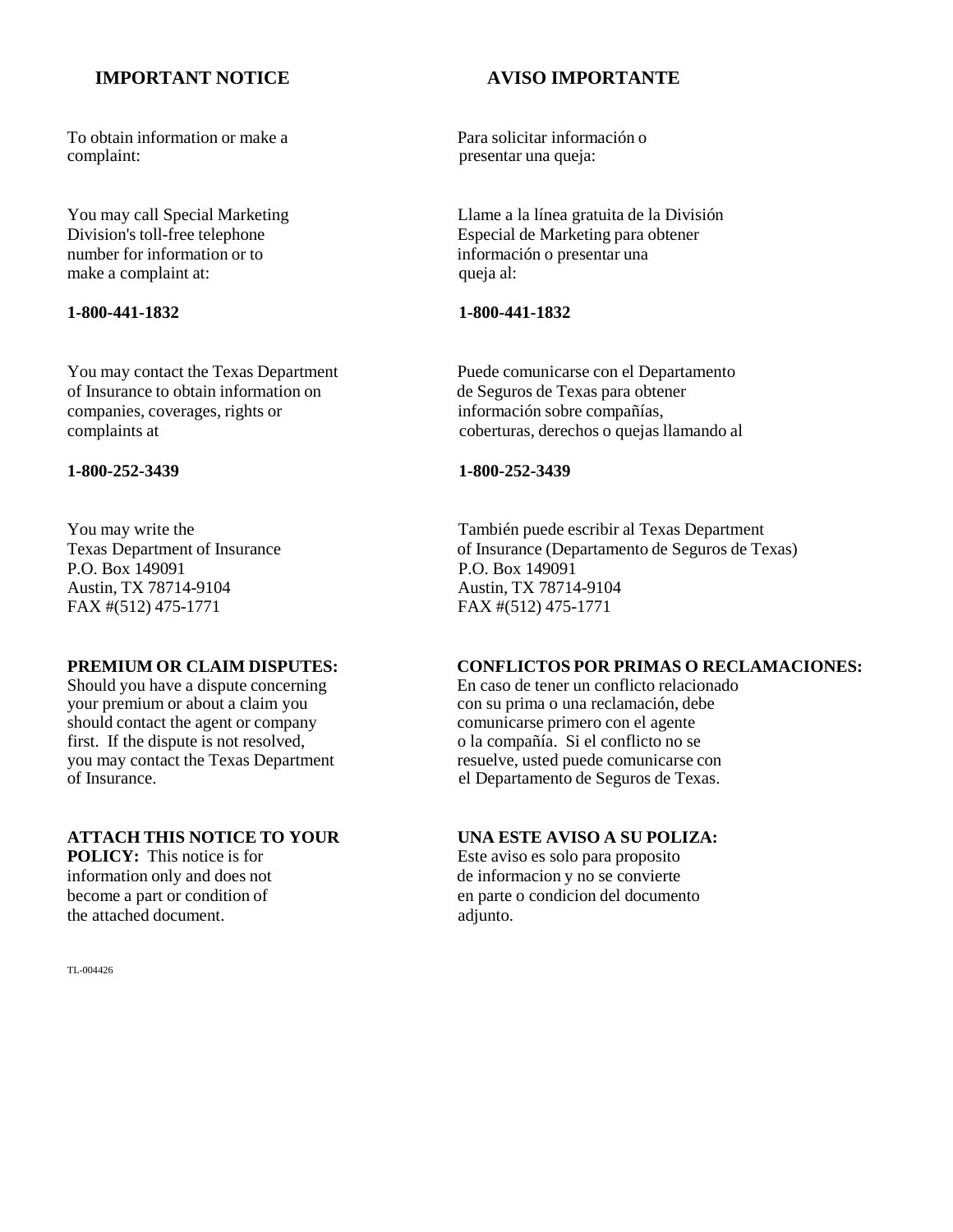# **Life Insurance Company of North America 1601 Chestnut Street, Philadelphia, Pennsylvania 19192-2235 A Stock Insurance Company**

## **GROUP ACCIDENT POLICY**

| <b>POLICYHOLDER:</b>            | American Airlines, Inc. |
|---------------------------------|-------------------------|
| <b>POLICY NUMBER:</b>           | COA 001312              |
| <b>POLICY EFFECTIVE DATE:</b>   | March 1, 1998           |
| <b>POLICY REWRITE DATE:</b>     | January 1, 2007         |
| <b>POLICY ANNIVERSARY DATE:</b> | January 1               |
| <b>STATE OF ISSUE:</b>          | Texas                   |

This Policy is a continuation of and replaces the same numbered policy that became effective March 1, 1998. Any different benefits provided by this Policy become effective on its Rewrite Date shown above. Any different benefits will not affect benefits payable for claims incurred before the Policy Rewrite Date.

This Policy describes the terms and conditions of insurance. This Policy goes into effect subject to its applicable terms and conditions at 12:01 AM on the Policy Rewrite Date shown above at the Policyholder's address. The laws of the State of Issue shown above govern this Policy.

We and the Policyholder agree to all of the terms of this Policy.

#### **THIS IS A GROUP ACCIDENT ONLY INSURANCE POLICY. IT DOES NOT PAY BENEFITS FOR LOSS CAUSED BY SICKNESS.**

#### **THIS IS A LIMITED POLICY. PLEASE READ IT CAREFULLY.**

Countersigned\_

Where Required By Law

GA-00-1000.00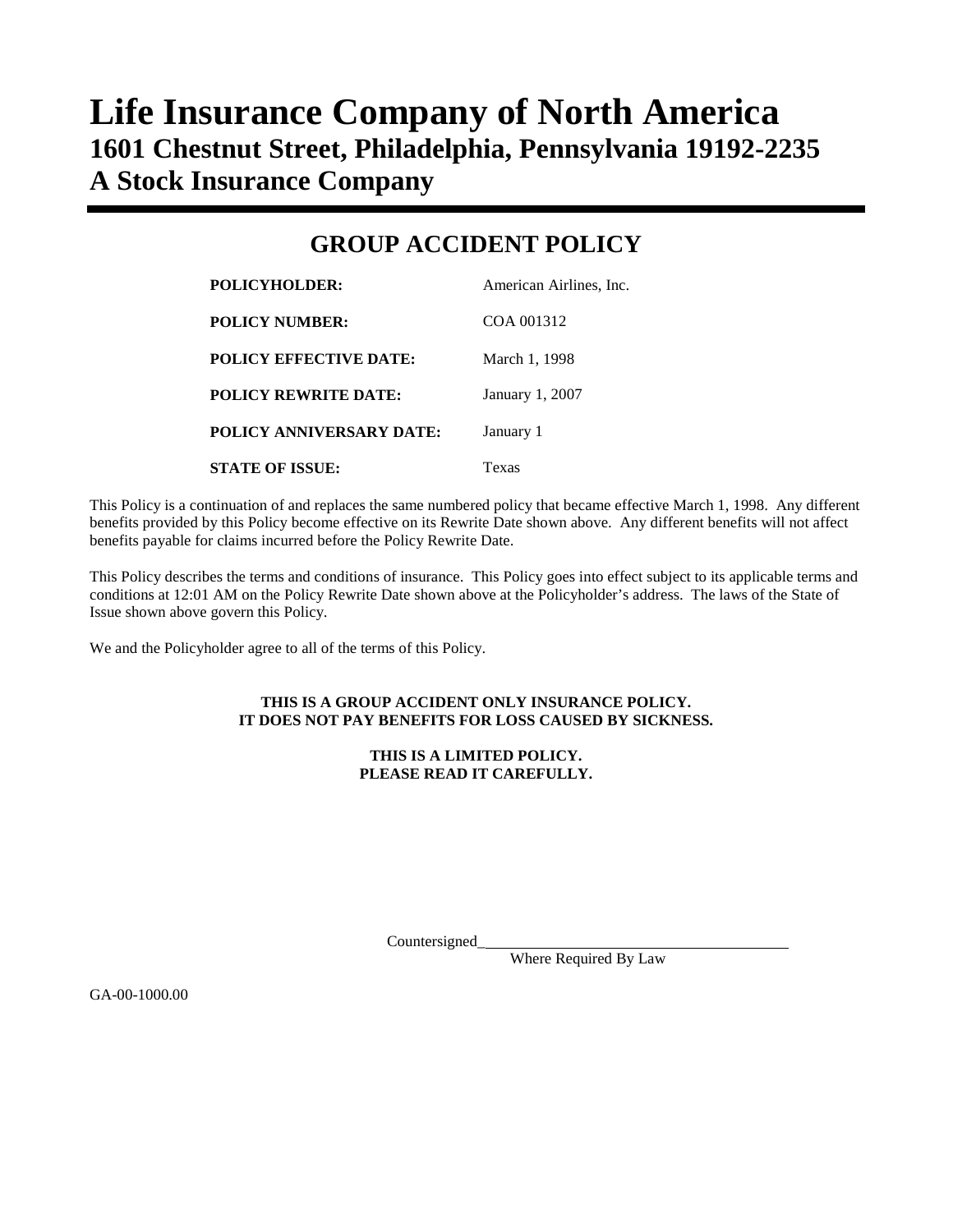## **TABLE OF CONTENTS**

| <b>SECTION</b>                              | <b>PAGE NUMBER</b> |
|---------------------------------------------|--------------------|
| <b>SCHEDULE OF AFFILIATES</b>               | 1                  |
| <b>SCHEDULE OF BENEFITS</b>                 | 2                  |
| <b>GENERAL DEFINITIONS</b>                  | 7                  |
| ELIGIBILITY AND EFFECTIVE DATE PROVISIONS   | 9                  |
| <b>COMMON EXCLUSIONS</b>                    | 10                 |
| <b>CONVERSION PRIVILEGE</b>                 | 11                 |
| <b>CLAIM PROVISIONS</b>                     | 12                 |
| <b>ADMINISTRATIVE PROVISIONS</b>            | 14                 |
| <b>GENERAL PROVISIONS</b>                   | 15                 |
| ACCIDENTAL DEATH AND DISMEMBERMENT COVERAGE | 17                 |
| SEATBELT AND AIRBAG BENEFIT                 | 18                 |

GA-00-1000.00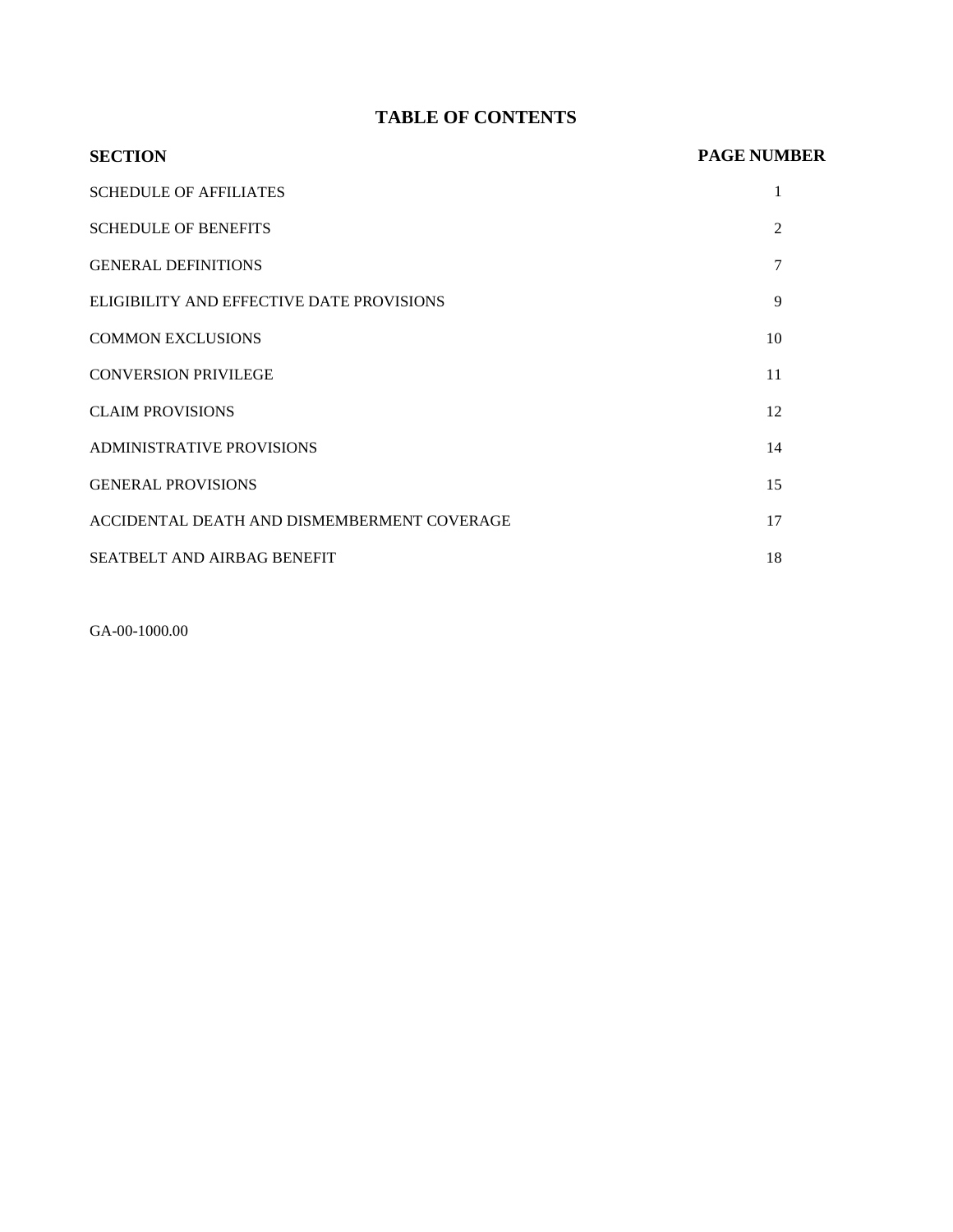#### **SCHEDULE OF AFFILIATES**

The following affiliates are covered under this Policy on the effective dates listed below.

#### **AFFILIATE NAME LOCATION EFFECTIVE DATE**

American Eagle Airlines

DFW Airport, TX January 1, 2007

GA-00-1000.00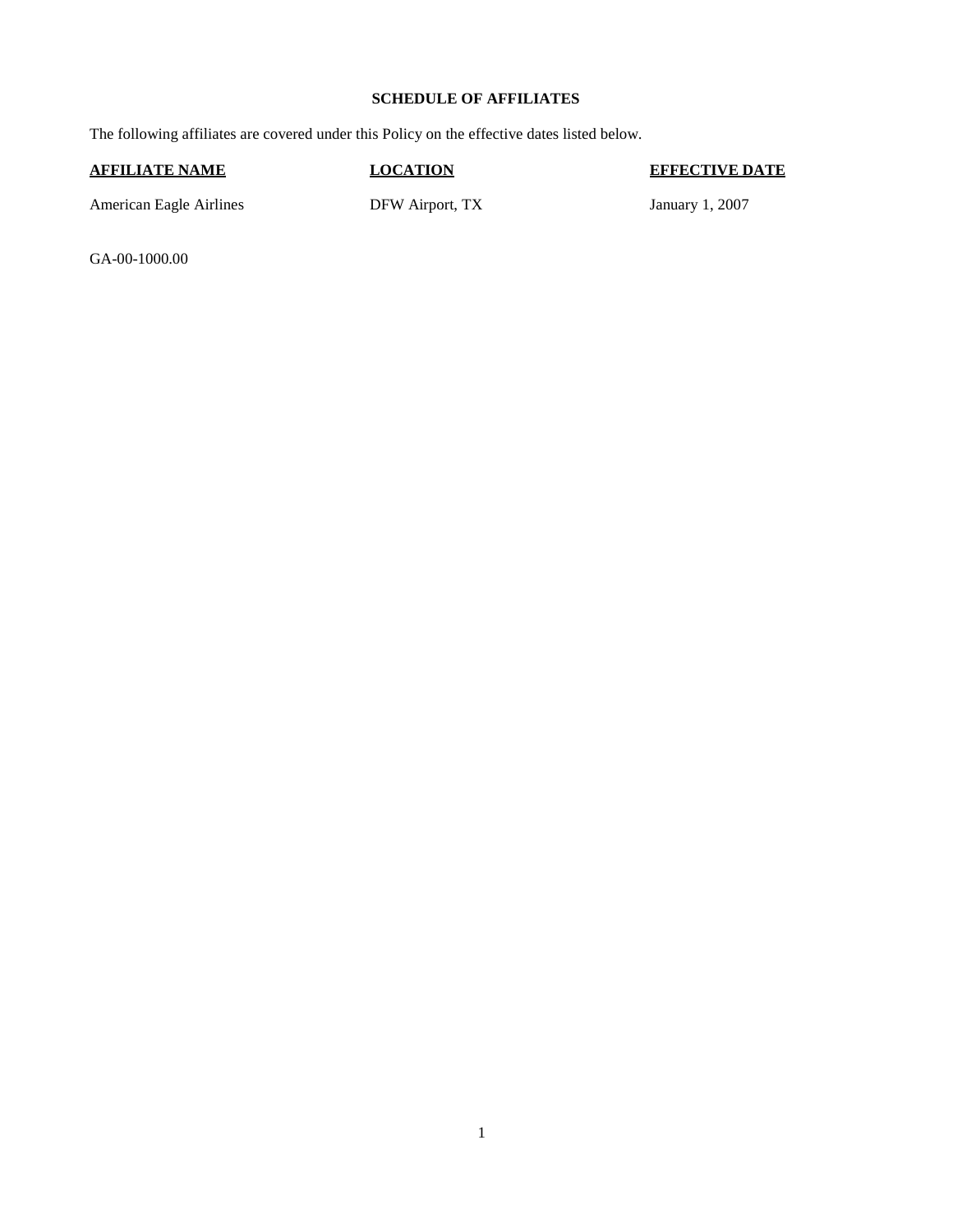## **SCHEDULE OF BENEFITS**

*This Policy is intended to be read in its entirety. In order to understand all the conditions, exclusions and limitations applicable to its benefits, please read all the policy provisions carefully.*

**The** *Schedule of Benefits* **provides a brief outline of the coverage and benefits provided by this Policy. Please read the** *Description of Coverages and Benefits* **Section for full details.**

| <b>Policyholder:</b>                                 | American Airlines, Inc. |
|------------------------------------------------------|-------------------------|
| <b>Effective Date of Policyholder Participation:</b> | January 1, 2007         |
| <b>Minimum Participation Requirement:</b>            | Not applicable          |

#### **Covered Classes:**

Class 1 All Pilots, Flight Engineers and Flight Attendants on the United States payroll of American Airlines, Inc. All regular Employees of the American Eagle subsidiary who purchase Medical/Life Insurance.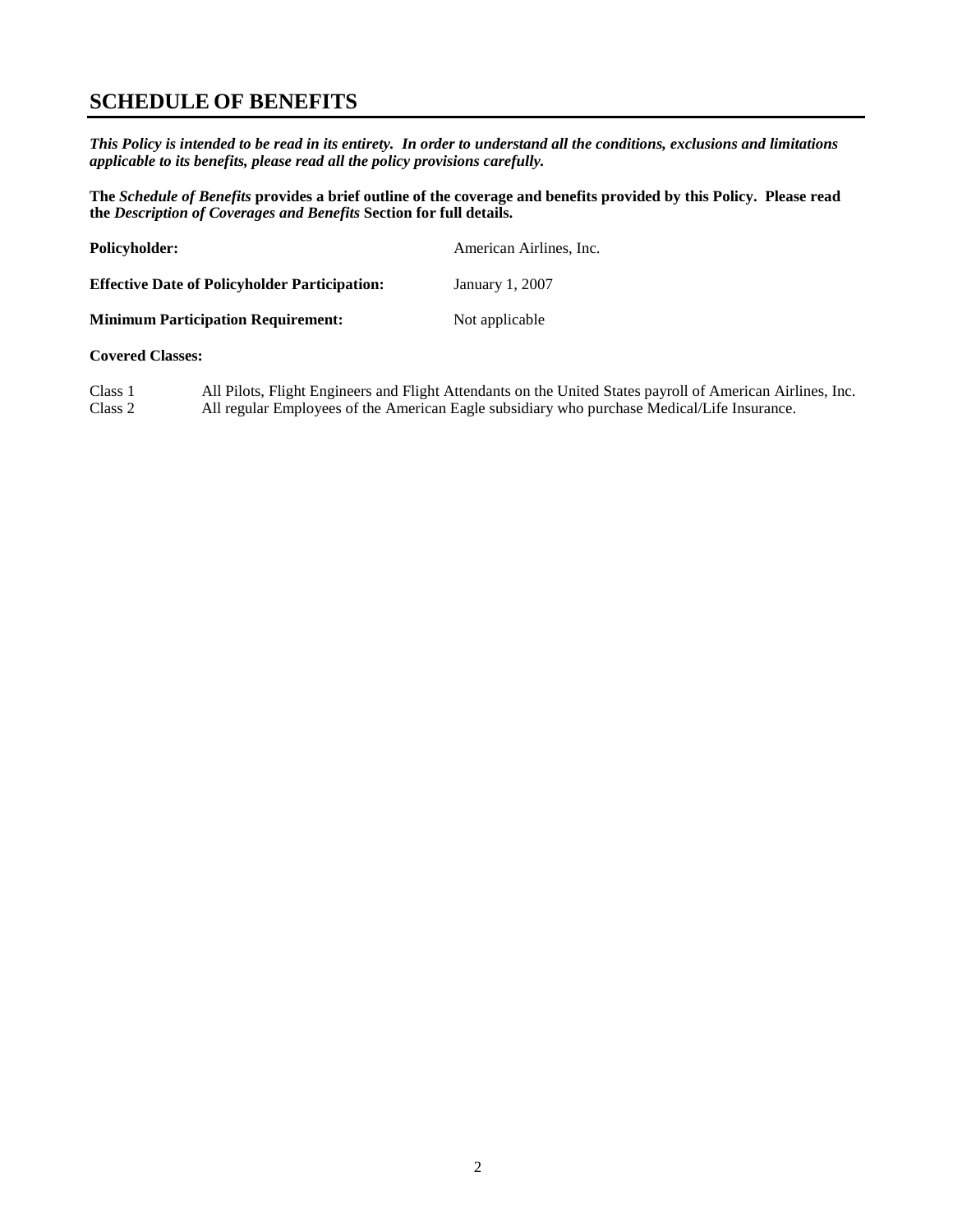#### **SCHEDULE OF BENEFITS FOR CLASS 1**

**This** *Schedule of Benefits* **shows maximums, benefit periods and any limitations applicable to benefits provided in this Policy for each Covered Person unless otherwise indicated. Principal Sum, when referred to in this Schedule, means the Employee's Principal Sum in effect on the date of the Covered Accident causing the Covered Injury or Covered Loss unless otherwise specified.**

#### **Eligibility Waiting Period**

The Eligibility Waiting Period is the period of time the Employee must be in a Covered Class to be eligible for coverage. For Employees hired on or before the Policy Effective Date: No Waiting Period

For Employees hired after the Policy Effective Date: No Waiting Period

#### **Time Period for Loss:**

Any Covered Loss must occur within: 365 days of the Covered Accident

**Maximum Age for Insurance:** None

#### **BASIC ACCIDENTAL DEATH AND DISMEMBERMENT BENEFITS**

Employee Principal Sum: \$10,000

#### **SCHEDULE OF COVERED LOSSES**

#### **Covered Loss** Benefit

Loss of Life 100% of the Principal Sum Loss of Two or More Hands or Feet 100% of the Principal Sum Loss of Sight of Both Eyes 100% of the Principal Sum Loss of One Hand or One Foot and Sight in One Eye 100% of the Principal Sum Loss of Speech and Hearing (in both ears) 100% of the Principal Sum Quadriplegia 100% of the Principal Sum Paraplegia 100% of the Principal Sum Hemiplegia 100% of the Principal Sum Hemiplegia Uniplegia 50% of the Principal Sum Coma Monthly Benefit 1% of the Principal Sum Number of Monthly Benefits 11 When Payable **At the end of each month during which the** 

When Payable Beginning of the  $12<sup>th</sup>$  month Loss of One Arm 75% of the Principal Sum Loss of One Leg 75% of the Principal Sum Loss of One Hand or Foot 50% of the Principal Sum Loss of Sight in One Eye 50% of the Principal Sum Loss of Speech 50% of the Principal Sum Loss of Hearing (in both ears) 50% of the Principal Sum Loss of Thumb and Index Finger of the Same Hand 25% of the Principal Sum

100% of the Principal Sum

Covered Person remains comatose Lump Sum Benefit 100% of the Principal Sum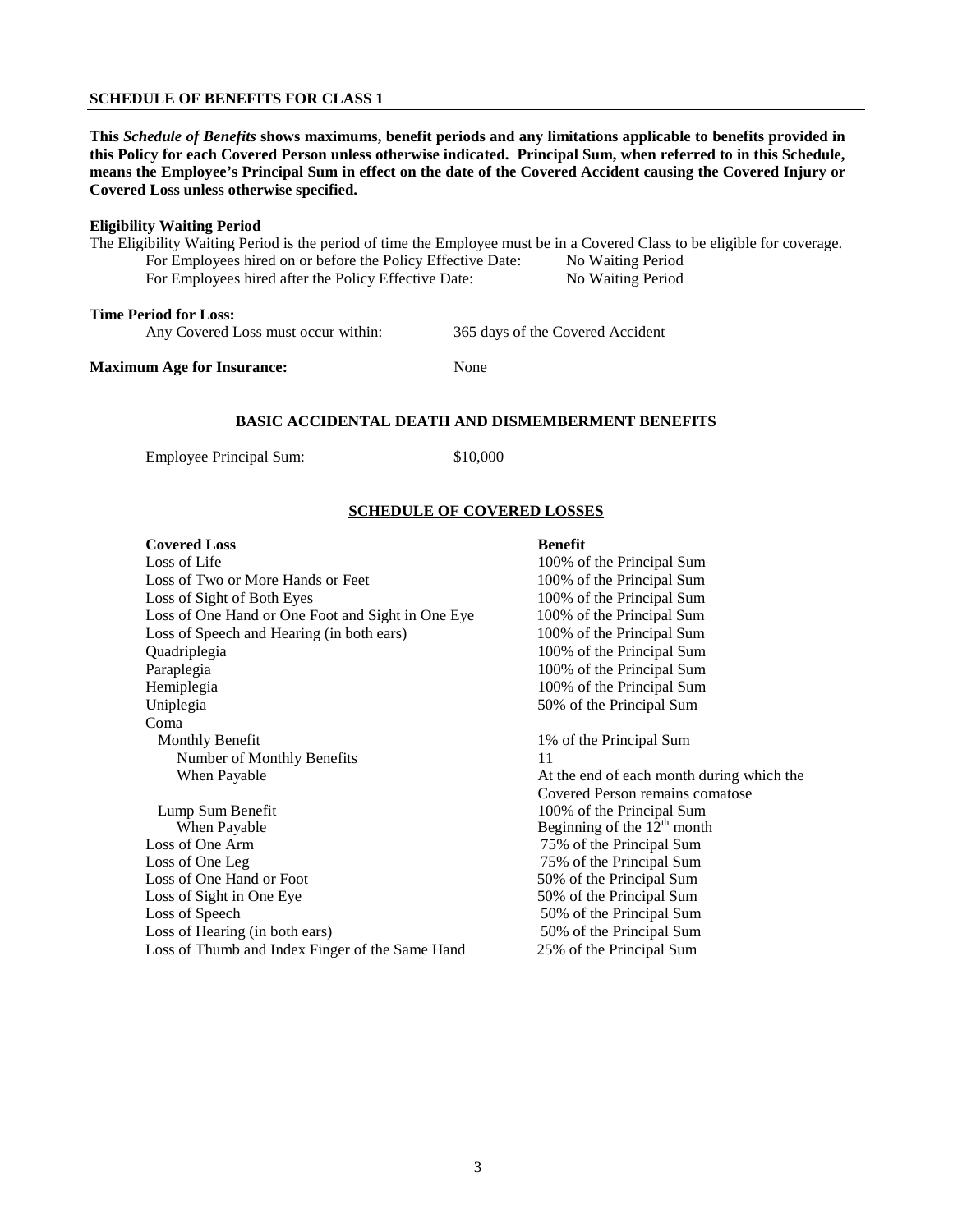## **ADDITIONAL ACCIDENT BENEFITS**

Any benefits payable under these *Additional Accident Benefits* shown below are paid in addition to any other Accidental Death and Dismemberment benefits payable.

| SEATBELT AND AIRBAG BENEFIT |                                                          |
|-----------------------------|----------------------------------------------------------|
| Seatbelt Benefit            | 20% of the Principal Sum subject to a Minimum Benefit of |
|                             | $$1,000$ and a Maximum Benefit of $$20,000$              |
| Airbag Benefit              | 10% of the Principal Sum subject to a Maximum Benefit of |
|                             | \$10,000                                                 |
| Default Benefit             | \$1,000                                                  |
|                             |                                                          |

### **INITIAL PREMIUM RATES**

| Premium Rate:            | Basic Insurance<br>Employee Rate: $$0.01$ per \$1,000                          |
|--------------------------|--------------------------------------------------------------------------------|
| Mode of Premium Payment: | Monthly                                                                        |
| Contributions:           | The cost of the coverage is paid by the Policyholder                           |
| Premium Due Dates:       | The Policy Effective Date and the first day of each succeeding modal<br>period |

Premium rates are subject to change in accordance with the *Changes in Premium Rates* section contained in the *Administrative Provisions* section of this Policy.

GA-00-1100.00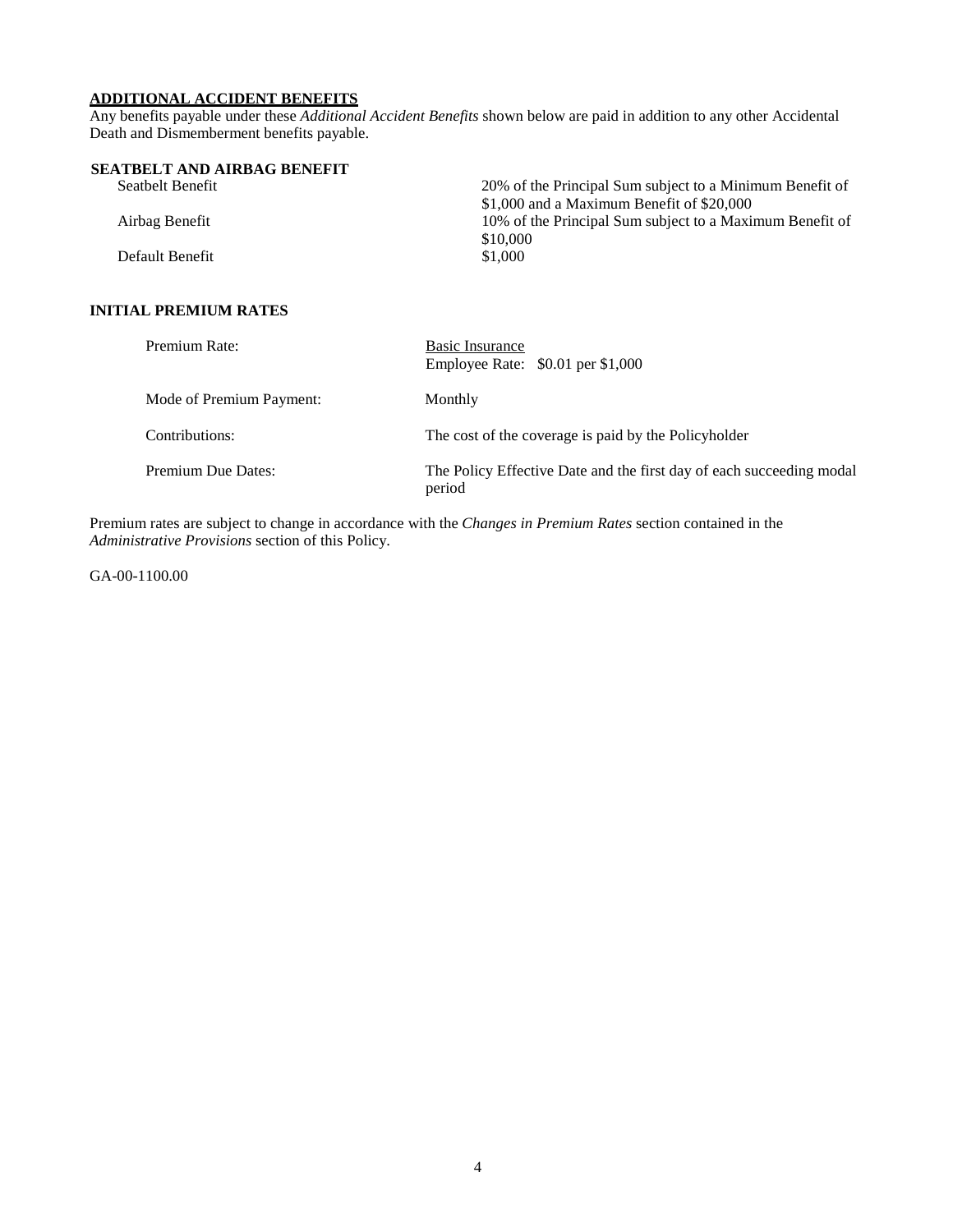#### **SCHEDULE OF BENEFITS FOR CLASS 2**

**This** *Schedule of Benefits* **shows maximums, benefit periods and any limitations applicable to benefits provided in this Policy for each Covered Person unless otherwise indicated. Principal Sum, when referred to in this Schedule, means the Employee's Principal Sum in effect on the date of the Covered Accident causing the Covered Injury or Covered Loss unless otherwise specified.**

#### **Eligibility Waiting Period**

The Eligibility Waiting Period is the period of time the Employee must be in a Covered Class to be eligible for coverage. For Employees hired on or before the Policy Effective Date: No Waiting Period For Employees hired after the Policy Effective Date: No Waiting Period

#### **Time Period for Loss:**

Any Covered Loss must occur within: 365 days of the Covered Accident

#### **Maximum Age for Insurance:** None

#### **BASIC ACCIDENTAL DEATH AND DISMEMBERMENT BENEFITS**

| <b>Employee Principal Sum:</b> | 1 times Annual Compensation                            |
|--------------------------------|--------------------------------------------------------|
| Maximum:                       | The lesser of 1 times Annual Compensation or \$100,000 |

Changes in the Covered Person's amount of insurance resulting from a change in the Employee's amount of Annual Compensation take effect, subject to any Active Service requirement, on the effective date of the change in Annual Compensation.

#### **SCHEDULE OF COVERED LOSSES**

#### **Covered Loss Benefit**<br>
Loss of Life 100% or 100% of the Principal Sum Loss of Two or More Hands or Feet 100% of the Principal Sum Loss of Sight of Both Eyes 100% of the Principal Sum Loss of One Hand or One Foot and Sight in One Eye 100% of the Principal Sum Loss of Speech and Hearing (in both ears) 100% of the Principal Sum Quadriplegia 100% of the Principal Sum Paraplegia 200% of the Principal Sum Hemiplegia 100% of the Principal Sum<br>
Uniplegia 50% of the Principal Sum<br>
50% of the Principal Sum 50% of the Principal Sum Coma Monthly Benefit 1% of the Principal Sum Number of Monthly Benefits 11<br>When Payable 4 At the end of each month during which the Covered Person remains comatose Lump Sum Benefit<br>When Payable 100% of the Principal Sum<br>Beginning of the 12<sup>th</sup> month Beginning of the  $12<sup>th</sup>$  month Loss of One Arm 75% of the Principal Sum Loss of One Leg 75% of the Principal Sum Loss of One Hand or Foot 50% of the Principal Sum Loss of Sight in One Eye 50% of the Principal Sum Loss of Speech 50% of the Principal Sum Loss of Hearing (in both ears) 50% of the Principal Sum Loss of Thumb and Index Finger of the Same Hand 25% of the Principal Sum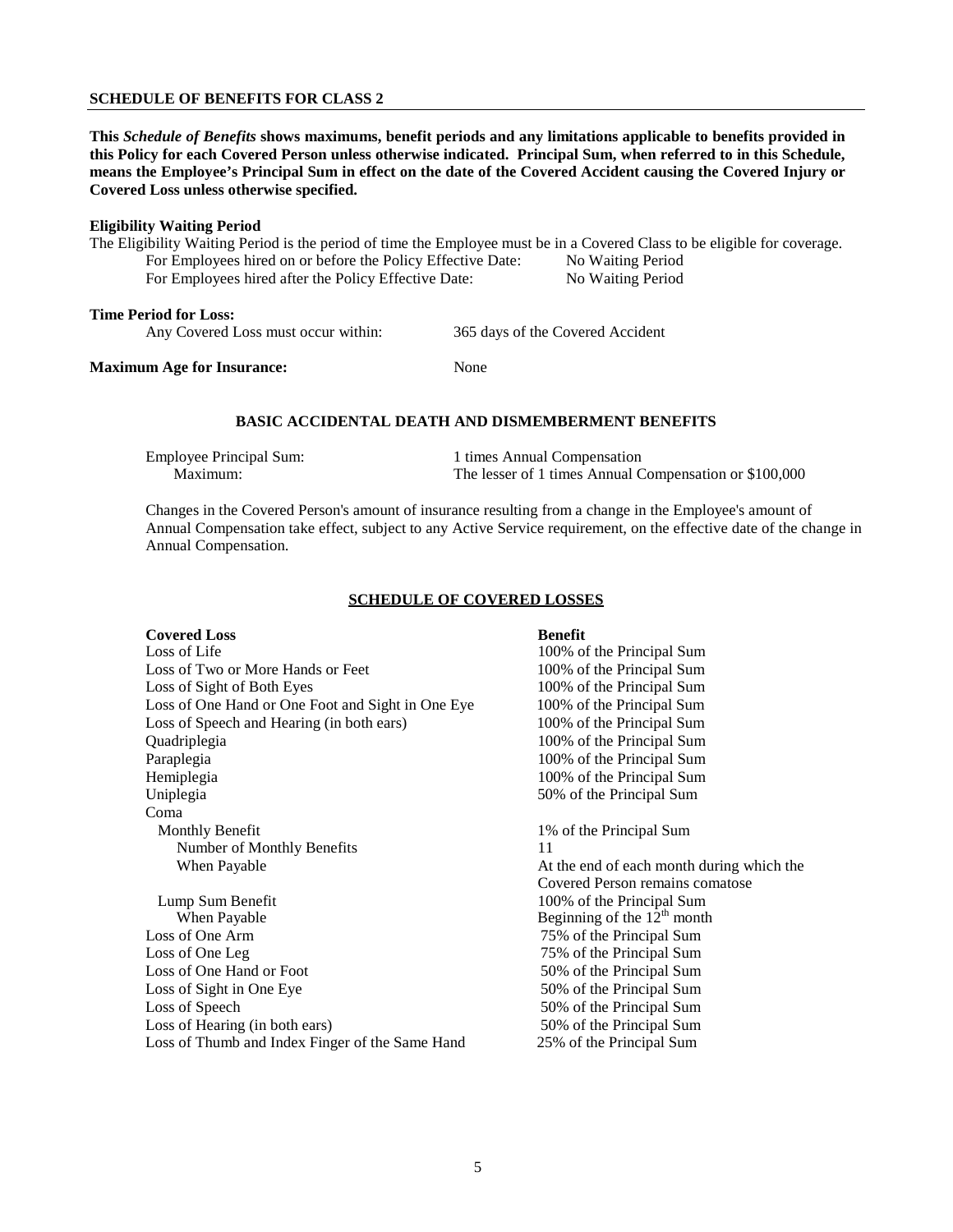## **ADDITIONAL ACCIDENT BENEFITS**

Any benefits payable under these *Additional Accident Benefits* shown below are paid in addition to any other Accidental Death and Dismemberment benefits payable.

| SEATBELT AND AIRBAG BENEFIT |                                                          |
|-----------------------------|----------------------------------------------------------|
| Seatbelt Benefit            | 20% of the Principal Sum subject to a Minimum Benefit of |
|                             | $$1,000$ and a Maximum Benefit of $$20,000$              |
| Airbag Benefit              | 10% of the Principal Sum subject to a Maximum Benefit of |
|                             | \$10,000                                                 |
| Default Benefit             | \$1,000                                                  |
|                             |                                                          |

### **INITIAL PREMIUM RATES**

| Premium Rate:             | Basic Insurance<br>Employee Rate: \$0.01 per \$1,000                           |
|---------------------------|--------------------------------------------------------------------------------|
| Mode of Premium Payment:  | Monthly                                                                        |
| Contributions:            | The cost of the coverage is paid by the Policyholder                           |
| <b>Premium Due Dates:</b> | The Policy Effective Date and the first day of each succeeding modal<br>period |

Premium rates are subject to change in accordance with the *Changes in Premium Rates* section contained in the *Administrative Provisions* section of this Policy.

GA-00-1100.00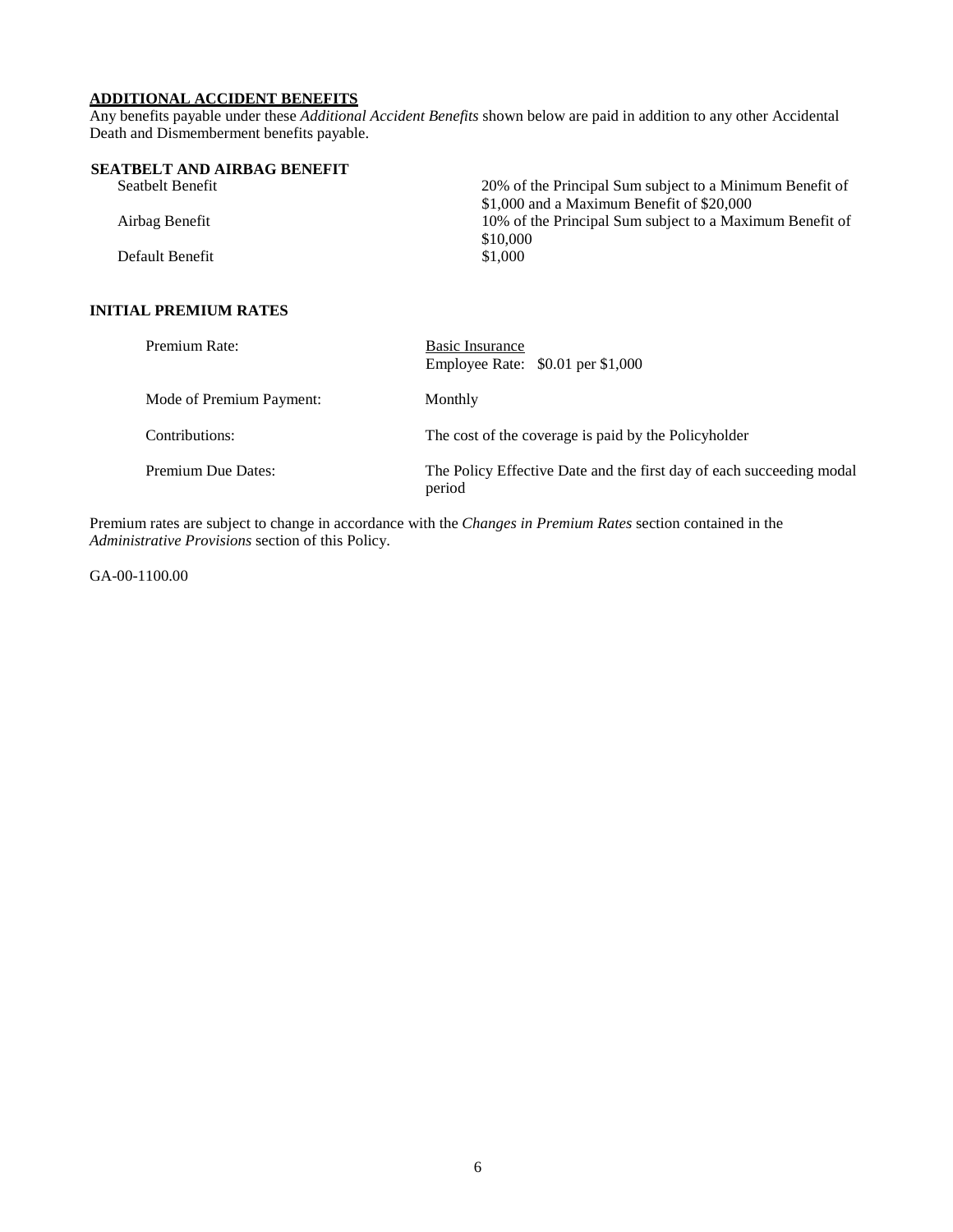## **GENERAL DEFINITIONS**

Please note that certain words used in this Policy have specific meanings. The words defined below and capitalized within the text of this Policy have the meanings set forth below.

| <b>Active Service</b>      | An Employee will be considered in Active Service with his Employer on any day<br>that is either of the following:<br>one of the Employer's scheduled work days on which the Employee is<br>1.<br>performing his regular duties on a full-time basis, either at one of the<br>Employer's usual places of business or at some other location to which the<br>Employer's business requires the Employee to travel;<br>2. a scheduled holiday, vacation day or period of Employer-approved paid leave<br>of absence, other than sick leave, only if the Employee was in Active Service<br>on the preceding scheduled workday. |
|----------------------------|---------------------------------------------------------------------------------------------------------------------------------------------------------------------------------------------------------------------------------------------------------------------------------------------------------------------------------------------------------------------------------------------------------------------------------------------------------------------------------------------------------------------------------------------------------------------------------------------------------------------------|
| Age                        | A Covered Person's Age, for purposes of initial premium calculations, is his Age<br>attained on the date coverage becomes effective for him under this Policy.<br>Thereafter, it is his Age attained on his last birthday.                                                                                                                                                                                                                                                                                                                                                                                                |
| Aircraft                   | A vehicle which:<br>has a valid certificate of airworthiness; and<br>1.<br>is being flown by a pilot with a valid license to operate the Aircraft.<br>2.                                                                                                                                                                                                                                                                                                                                                                                                                                                                  |
| <b>Annual Compensation</b> | An Employee's base annual salary or annualized hourly pay plus market rate<br>differentials but excluding bonus and overtime pay.                                                                                                                                                                                                                                                                                                                                                                                                                                                                                         |
| <b>Covered Accident</b>    | A sudden, unforeseeable, external event that results, directly and independently of<br>all other causes, in a Covered Injury or Covered Loss and meets all of the<br>following conditions:<br>1. occurs while the Covered Person is insured under this Policy;<br>2. is not contributed to by disease, Sickness, mental or bodily infirmity;<br>3. is not otherwise excluded under the terms of this Policy.                                                                                                                                                                                                              |
| <b>Covered Injury</b>      | Any bodily harm that results directly and independently of all other causes from a<br>Covered Accident.                                                                                                                                                                                                                                                                                                                                                                                                                                                                                                                   |
| <b>Covered Loss</b>        | A loss that is all of the following:<br>1. the result, directly and independently of all other causes, of a Covered<br>Accident;<br>2. one of the Covered Losses specified in the Schedule of Covered Losses;<br>suffered by the Covered Person within the applicable time period specified in<br>3.<br>the Schedule of Benefits.                                                                                                                                                                                                                                                                                         |
| <b>Covered Person</b>      | An eligible person, as defined in the Schedule of Benefits, for whom an enrollment<br>form has been accepted by Us and required premium has been paid when due and<br>for whom coverage under this Policy remains in force.                                                                                                                                                                                                                                                                                                                                                                                               |
| <b>Employee</b>            | For eligibility purposes, an Employee of the Employer who is in one of the<br>Covered Classes.                                                                                                                                                                                                                                                                                                                                                                                                                                                                                                                            |
| <b>Employer</b>            | The Policyholder and any affiliates, subsidiaries or divisions shown in the Schedule<br>of Covered Affiliates and which are covered under this Policy on the date of issue<br>or subsequently agreed to by Us.                                                                                                                                                                                                                                                                                                                                                                                                            |
| He, His, Him               | Refers to any individual, male or female.                                                                                                                                                                                                                                                                                                                                                                                                                                                                                                                                                                                 |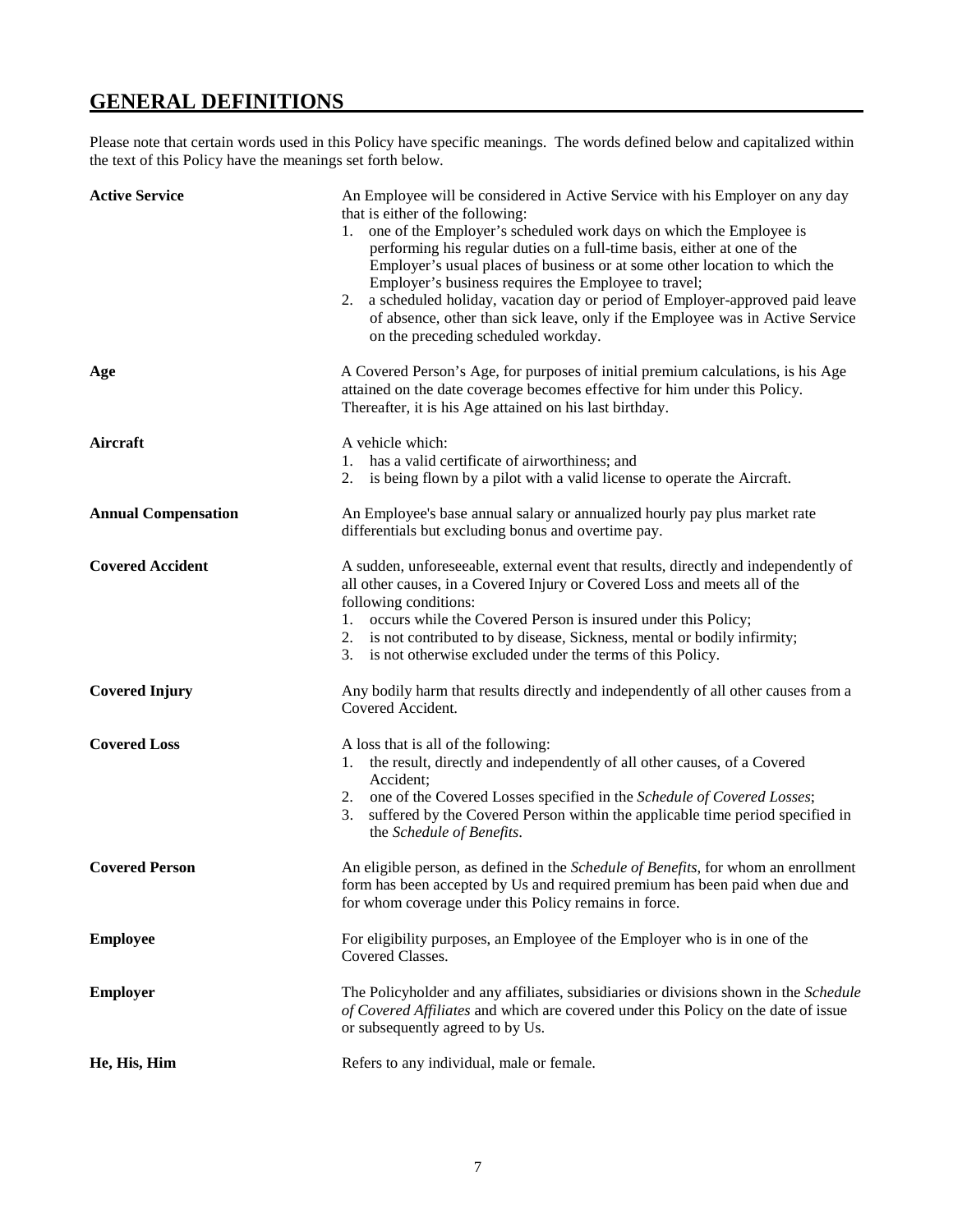| <b>Prior Plan</b>                                     | The plan of insurance providing similar benefits, sponsored by the Employer in<br>effect immediately prior to this Policy's Effective Date.                                                                                                                                                                                                                                                                                                                                               |
|-------------------------------------------------------|-------------------------------------------------------------------------------------------------------------------------------------------------------------------------------------------------------------------------------------------------------------------------------------------------------------------------------------------------------------------------------------------------------------------------------------------------------------------------------------------|
| Physician                                             | A licensed health care provider practicing within the scope of his license and<br>rendering care and treatment to a Covered Person that is appropriate for the<br>condition and locality and who is not:<br>employed or retained by the Policyholder;<br>2. living in the Covered Person's household;<br>a parent, sibling, spouse or child of the Covered Person.<br>3.                                                                                                                  |
| <b>Sickness</b>                                       | A physical or mental illness.                                                                                                                                                                                                                                                                                                                                                                                                                                                             |
| <b>Totally Disabled or</b><br><b>Total Disability</b> | Totally Disabled or Total Disability means either:<br>inability of the Covered Person who is currently employed to do any type of<br>work for which he is or may become qualified by reason of education, training<br>or experience; or<br>2. inability of the Covered Person who is not currently employed to perform all<br>of the activities of daily living including eating, transferring, dressing,<br>toileting, bathing, and continence, without human supervision or assistance. |
| We, Us, Our                                           | Life Insurance Company of North America.                                                                                                                                                                                                                                                                                                                                                                                                                                                  |
| GA-00-1200.00                                         |                                                                                                                                                                                                                                                                                                                                                                                                                                                                                           |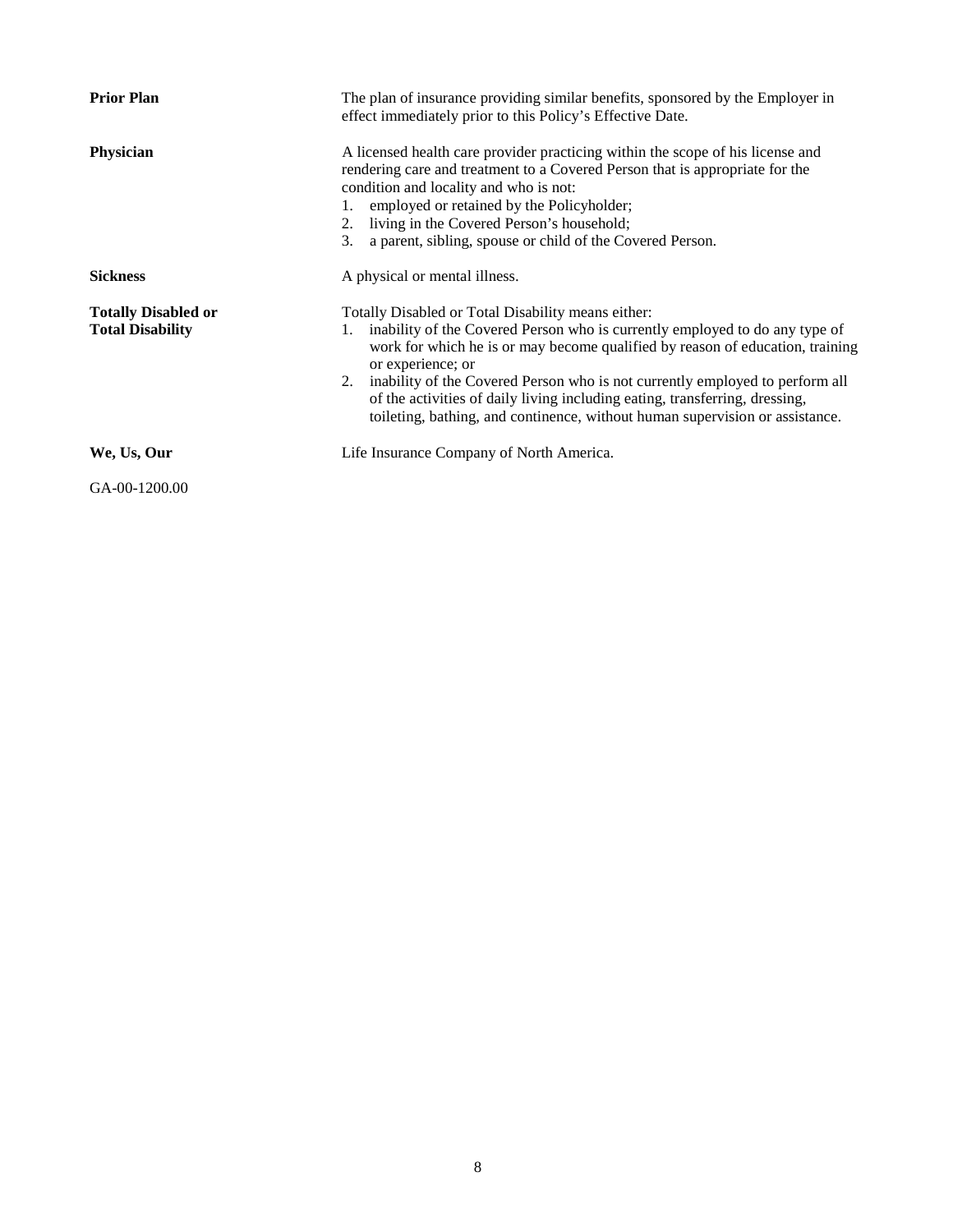## **ELIGIBILITY AND EFFECTIVE DATE PROVISIONS**

#### **Policy Effective Date**

The Insurance Company agrees to provide Accident Insurance Benefits described in this Policy in consideration of the Policyholder's application and payment of the initial premium when due. Insurance coverage begins on the Policy Effective Date shown on this Policy's first page as long as the Minimum Participation requirement shown in the *Schedule of Benefits* has been satisfied.

#### **Eligibility**

An Employee becomes eligible for insurance under this Policy on the date he meets all of the requirements of one of the Covered Classes and completes any Eligibility Waiting Period, as shown in the *Schedule of Benefits.*

#### **Effective Date for Individuals**

Insurance becomes effective for an eligible Employee, subject to the *Deferred Effective Date* provision below, on the later of the following dates:

- 1. the effective date of this Policy;<br>2. the date the Employee becomes
- the date the Employee becomes eligible.

#### **Effective Date of Changes**

Any increase or decrease in the amount of insurance for the Covered Person resulting from:

- 1. a change in benefits provided by this Policy; or
- 2. a change in the Employee's Covered Class will take effect on the date of such change.

Increases will take effect subject to any Active Service requirement.

#### **TERMINATION OF INSURANCE**

The insurance on a Covered Person will end on the earliest date below:

- 1. the date this Policy or insurance for a Covered Class is terminated;
- 2. the next premium due date after the date the Covered Person is no longer in a Covered Class or satisfies eligibility requirements under this Policy;
- 3. the last day of the last period for which premium is paid;
- 4. the next premium due date after the Covered Person attains the maximum Age for insurance under this Policy.

Termination will not affect a claim for a Covered Loss or Covered Injury that is the result, directly and independently of all other causes, of a Covered Accident that occurs while coverage was in effect.

#### **Continuation for Total Disability**

Insurance for an Employee may be continued until the earliest of the following dates if: (a) an Employee is Totally Disabled; and (b) required premium contributions are paid when due.

For Total Disability: for American Airlines Employees, the date ending the two year period or three years for pilots/flight engineers immediately following the last day the Covered Person's sick time ended.

GA-00-1300.00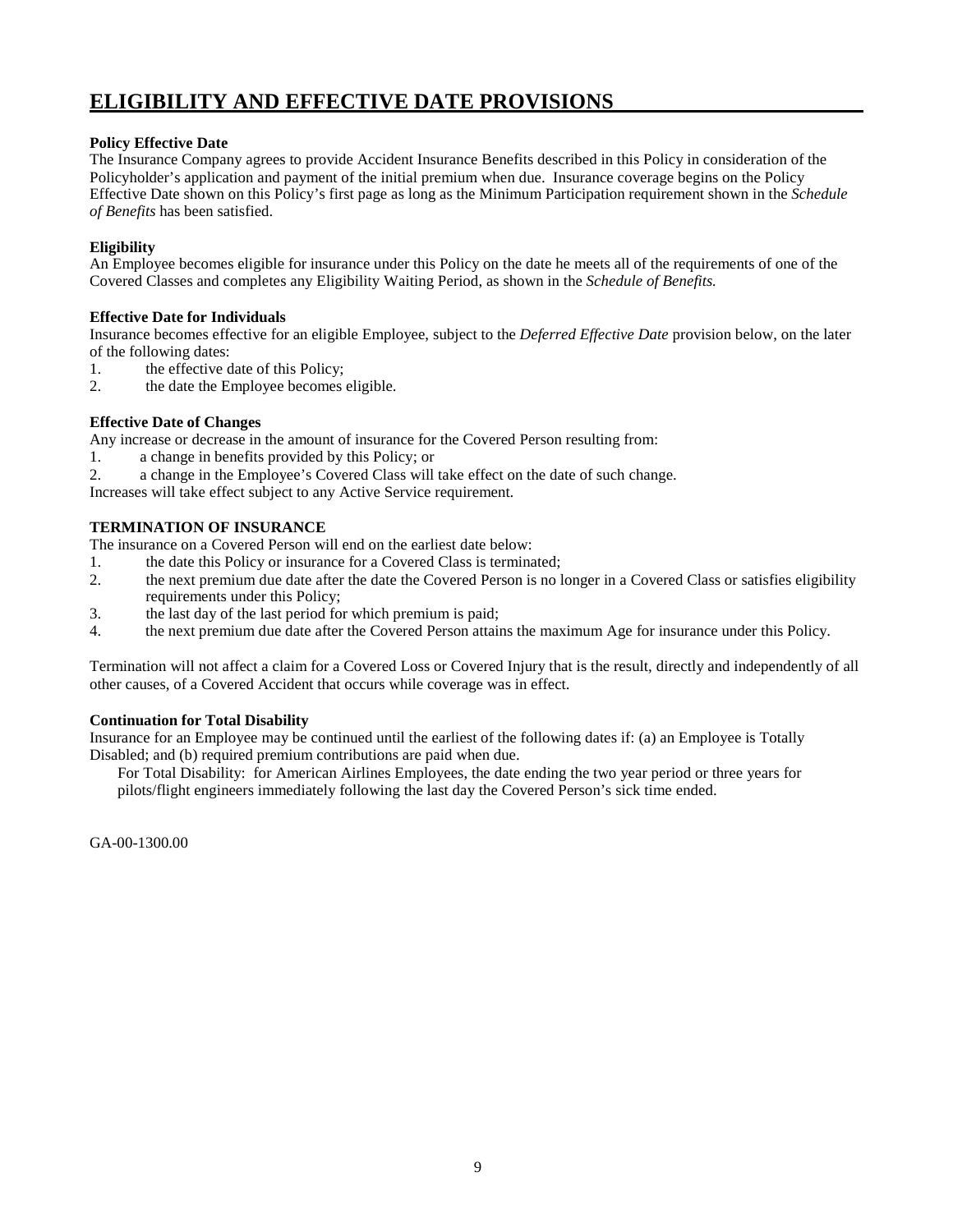## **COMMON EXCLUSIONS**

In addition to any benefit-specific exclusions, benefits will not be paid for any Covered Injury or Covered Loss which, directly or indirectly, in whole or in part, is caused by or results from any of the following unless coverage is specifically provided for by name in the *Description of Coverages and Benefits* Section:

- 1. intentionally self-inflicted Injury, suicide or any attempt thereat while sane or insane;<br>2. declared or undeclared war or act of war within the United States or any nation of whi
- 2. declared or undeclared war or act of war within the United States or any nation of which the Covered Person is a citizen;
- 3. flight in, boarding or alighting from an Aircraft or any craft designed to fly above the Earth's surface:
	- a. being flown by the Covered Person or in which the Covered Person is a member of the crew or student taking a flying lesson, other than Aircraft operated by or under contract with the Policyholder;
	- b. being used for experimental purposes:
- 4. Sickness, disease, bodily or mental infirmity, bacterial or viral infection or medical or surgical treatment thereof, except for any bacterial infection resulting from an accidental external cut or wound or accidental ingestion of contaminated food.

GA-00-1400.00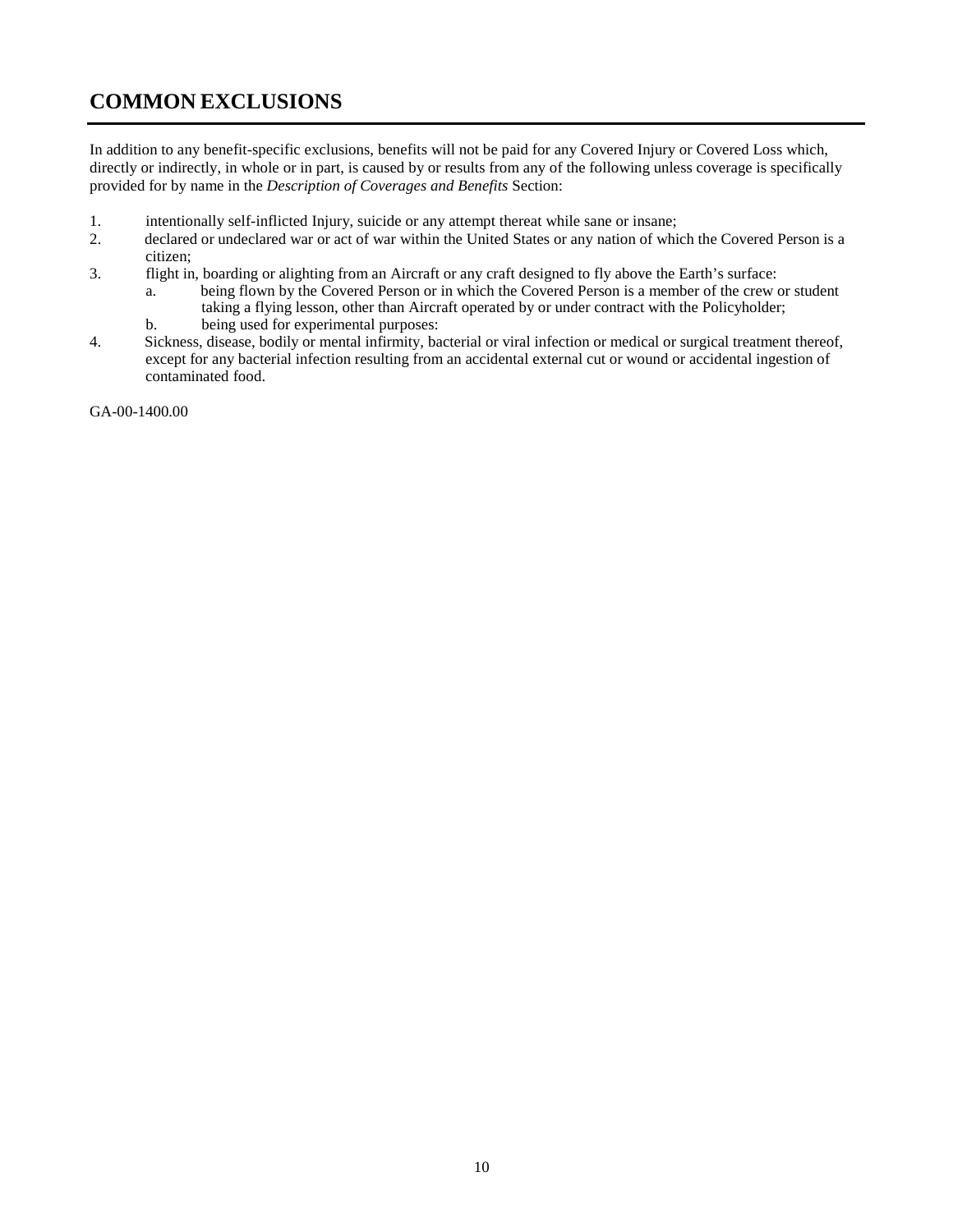## **CONVERSION PRIVILEGE**

1. If the Covered Person's insurance or any portion of it ends for a reason other than non-payment of premium, the Covered Person's Age or those reasons described in Paragraph 2 below, the Covered Person may have Us issue converted accident insurance on an individual policy or an individual certificate under a designated group policy. The Covered Person may not apply for an amount greater than his coverage under this Group Policy less the amount of any other group accident insurance for which he becomes eligible within 31 days after the date coverage under this Group Policy terminated. The policy or certificate will not contain disability or other additional benefits. The Covered Person need not show Us that he is insurable.

The Covered Person must apply for the individual policy within 31 days after his coverage under this Group Policy ends and pay the required premium, based on Our table of rates for such policies, his Age and class of risk.

The individual policy or certificate will take effect on the day following the date coverage under the Group Policy ended. If the Covered Person dies during this 31-day period as the result of an accident that would have been covered under this Group Policy, We will pay as a claim under this Group Policy the amount of insurance that the Covered Person was entitled to convert. It does not matter whether the Covered Person applied for the individual policy or certificate. If such policy or certificate is issued, it will be in exchange for any other benefits under this Group Policy.

- 2. If the Covered Person's insurance ends because this Group Policy is terminated or is amended to terminate insurance for the Covered Person's class, and he has been covered under this Group Policy for at least five years, the Covered Person may have Us issue an individual policy or certificate of accident insurance subject to the same terms, conditions and limitations listed above. However, the amount he may apply for will be limited to the lesser of the following:
	- a. coverage under this Group Policy less any amount of group accident insurance for which he is eligible on the date this Group Policy is terminated or for which he became eligible within 31 days of such termination, or
	- b. \$10,000.

GA-00-1500.00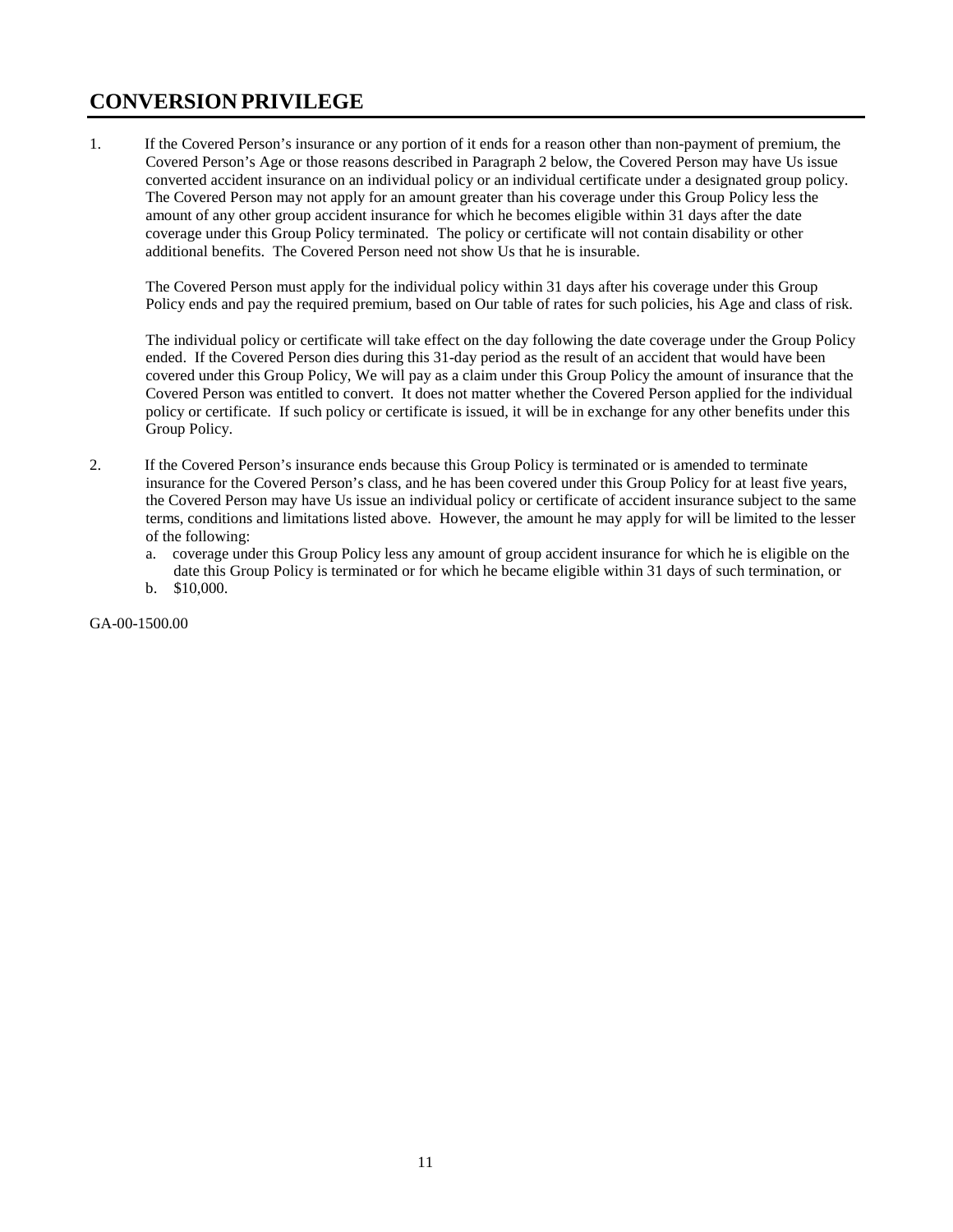## **CLAIM PROVISIONS**

#### **Notice of Claim**

Written or authorized electronic/telephonic notice of claim must be given to Us within 31 days after a Covered Loss occurs or begins or as soon as reasonably possible. If written or authorized electronic/telephonic notice is not given in that time, the claim will not be invalidated or reduced if it is shown that written or authorized electronic/telephonic notice was given as soon as was reasonably possible. Notice can be given to Us at Our Home Office in Philadelphia, Pennsylvania, such other place as We may designate for the purpose, or to Our authorized agent. Notice should include the Policyholder's name and policy number and the Covered Person's name, address, policy and certificate number.

#### **Claim Forms**

We will send claim forms for filing proof of loss when We receive notice of a claim. If such forms are not sent within 15 days after We receive notice, the proof requirements will be met by submitting, within the time fixed in this Policy for filing proof of loss, written or authorized electronic proof of the nature and extent of the loss for which the claim is made.

#### **Claimant Cooperation Provision**

Failure of a claimant to cooperate with Us in the administration of the claim may result in termination of the claim. Such cooperation includes, but is not limited to, providing any information or documents needed to determine whether benefits are payable or the actual benefit amount due.

#### **Proof of Loss**

Written or authorized electronic proof of loss satisfactory to Us must be given to Us at Our office, within 90 days of the loss for which claim is made. If (a) benefits are payable as periodic payments and (b) each payment is contingent upon continuing loss, then proof of loss must be submitted within 90 days after the termination of each period for which We are liable. If written or authorized electronic notice is not given within that time, no claim will be invalidated or reduced if it is shown that such notice was given as soon as reasonably possible. In any case, written or authorized electronic proof must be given not more than one year after the time it is otherwise required, except if proof is not given solely due to the lack of legal capacity.

#### **Time of Payment of Claims**

We will pay benefits due under this Policy for any loss other than a loss for which this Policy provides any periodic payment immediately upon receipt of due written or authorized electronic proof of such loss. Subject to due written or authorized electronic proof of loss, all accrued benefits for loss for which this Policy provides periodic payment will be paid monthly unless otherwise specified in the benefits descriptions and any balance remaining unpaid at the termination of liability will be paid immediately upon receipt of proof satisfactory to Us.

#### **Payment of Claims**

All benefits will be paid in United States currency. Benefits for loss of life will be payable in accordance with the Beneficiary provision and these Claim Provisions. All other proceeds payable under this Policy, unless otherwise stated, will be payable to the covered Employee or to his estate.

If We are to pay benefits to the estate or to a person who is incapable of giving a valid release, We may pay \$1,000 to a relative by blood or marriage whom We believe is equitably entitled. Any payment made by Us in good faith pursuant to this provision will fully discharge Us to the extent of such payment and release Us from all liability.

#### **Payment of Claims to Foreign Employees**

The Policyholder may, in a fiduciary capacity, receive and hold any benefits payable to covered Employees whose place of employment is other than the United States of America.

We will not be responsible for the application or disposition by the Policyholder of any such benefits paid. Our payments to the Policyholder will constitute a full discharge of Our liability for those payments under this Policy.

#### **Physical Examination and Autopsy**

We, at Our own expense, have the right and opportunity to examine the Covered Person when and as often as We may reasonably require while a claim is pending and to make an autopsy in case of death where it is not forbidden by law.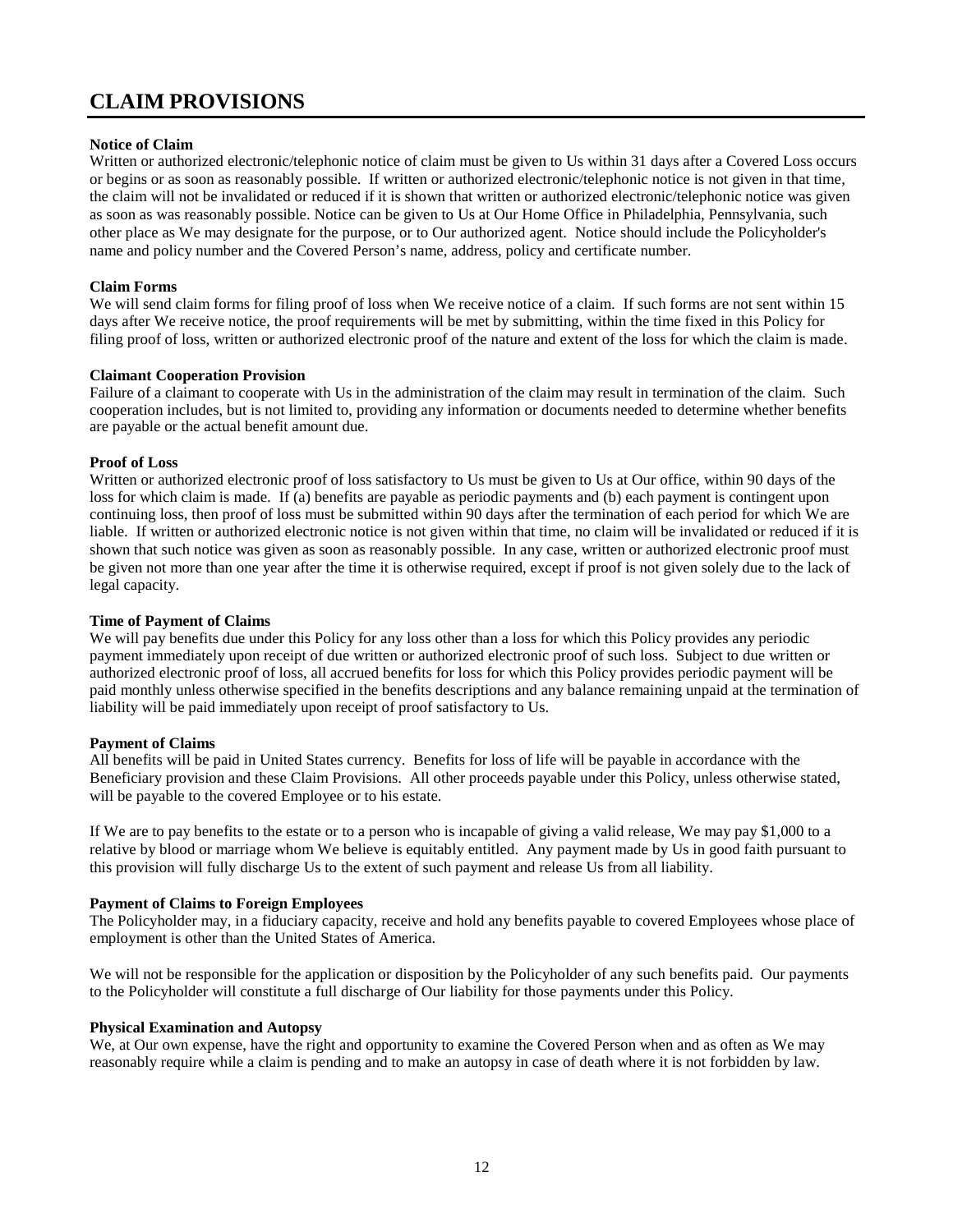#### **Legal Actions**

No action at law or in equity may be brought to recover under this Policy less than 60 days after written or authorized electronic proof of loss has been furnished as required by this Policy. No such action will be brought more than three years after the time such written proof of loss must be furnished.

#### **Beneficiary**

The beneficiary is the person or persons the Employee names or changes on a form executed by him and satisfactory to Us. This form may be in writing or by any electronic means agreed upon between Us and the Policyholder. Consent of the beneficiary is not required to affect any changes, unless the beneficiary has been designated as an irrevocable beneficiary, or to make any assignment of rights or benefits permitted by this Policy.

A beneficiary designation or change will become effective on the date the Employee executes it. However, We will not be liable for any action taken or payment made before We record notice of the change at our Home Office.

If more than one person is named as beneficiary, the interests of each will be equal unless the Employee has specified otherwise. The share of any beneficiary who does not survive the Covered Person will pass equally to any surviving beneficiaries unless otherwise specified.

If there is no named beneficiary or surviving beneficiary, or if the Employee dies while benefits are payable to him, We may make direct payment to the first surviving class of the following classes of persons:

- 1. spouse;
- 2. child or children;
- 3. mother or father;
- 4. sisters or brothers;
- 5. estate of the Covered Person.

#### **Recovery of Overpayment**

If benefits are overpaid, We have the right to recover the amount overpaid by either of the following methods.

- 1. A request for lump sum payment of the overpaid amount.
- 2. A reduction of any amounts payable under this Policy.

If there is an overpayment due when the Covered Person dies, We may recover the overpayment from the Covered Person's estate.

GA-00-1600.00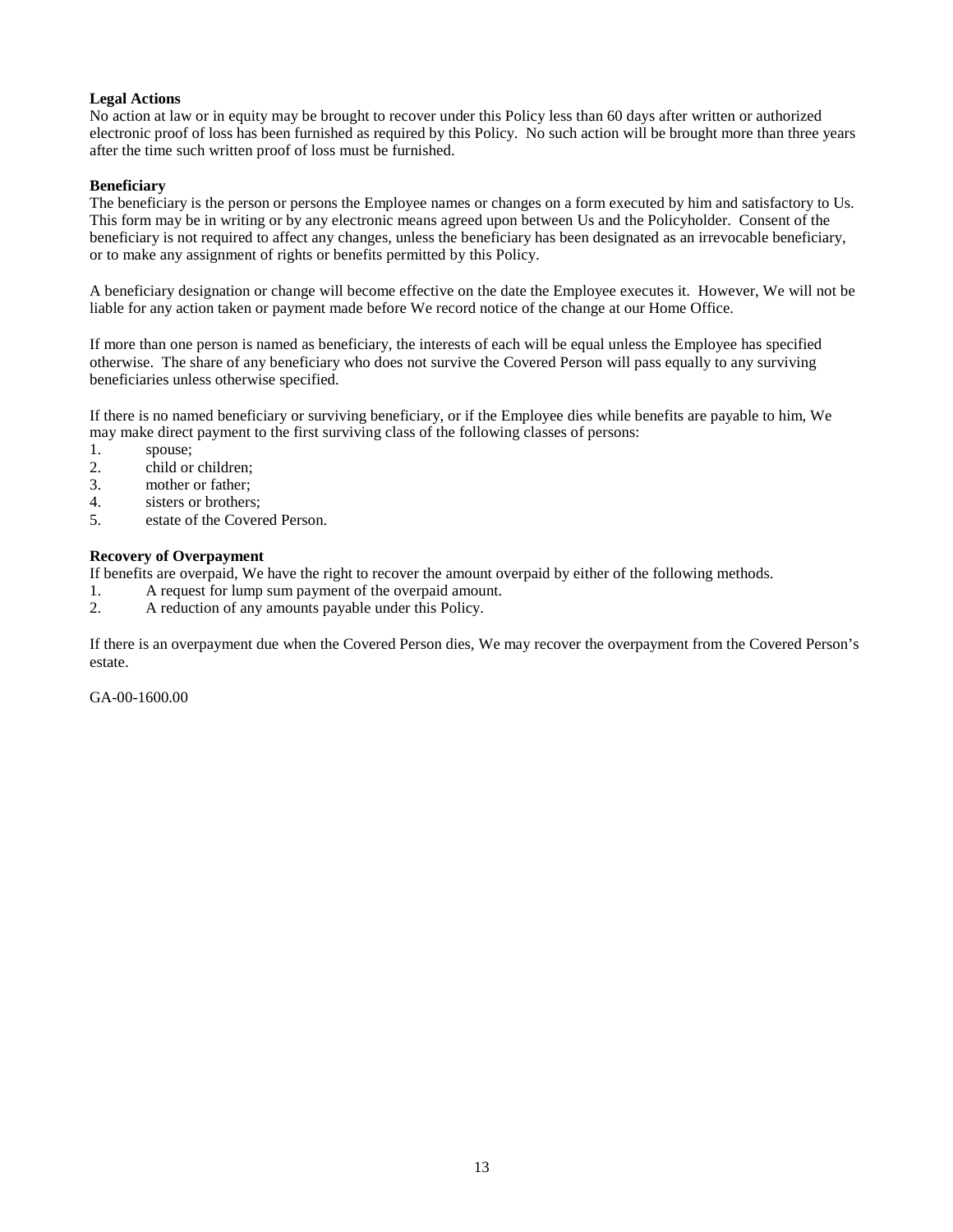## **ADMINISTRATIVEPROVISIONS**

#### **Premiums**

All premium rates are expressed in, and all premiums are payable in, United States currency. The premiums for this Policy will be based on the rates set forth in the *Schedule of Benefits*, the plan and amounts of insurance in effect. If a Covered Person's insurance amounts are reduced due to age, premium will be based on the amounts of insurance in force on the day before the reduction took place.

#### **Changes in Premium Rates**

We may change the premium rates from time to time with at least 31 days advance written notice to the Policyholder. No change in rates will be made until 12 months after the Policy Effective Date. An increase in rates will not be made more often than once in a 12-month period. However, We reserve the right to change rates at any time if any of the following events take place:

- 1. the terms of this Policy change;
- 2. the terms of the Policyholder's participation change;
- 3. a division, subsidiary, affiliated company or eligible class is added or deleted from this Policy;
- 4. there is a change in the factors bearing on the risk assumed;
- 5. any federal or state law or regulation is amended to the extent it affects Our benefit obligation.

#### **Payment of Premium**

The first premium is due on the Policyholder's effective date of participation under this Policy. Thereafter, premiums are due on the Premium Due Dates agreed upon between Us and the Policyholder. If any premium is not paid when due, the Policyholder's participation under this Policy will be terminated as of the Premium Due Date on which premium was not paid.

#### **Grace Period**

A Grace Period of 45 days will be granted for payment of required premiums under this Policy. This Policy will be in force during the Policy Grace Period. The Policyholder is liable to Us for any unpaid premium for the time its participation under this Policy was in force.

GA-00-1700.00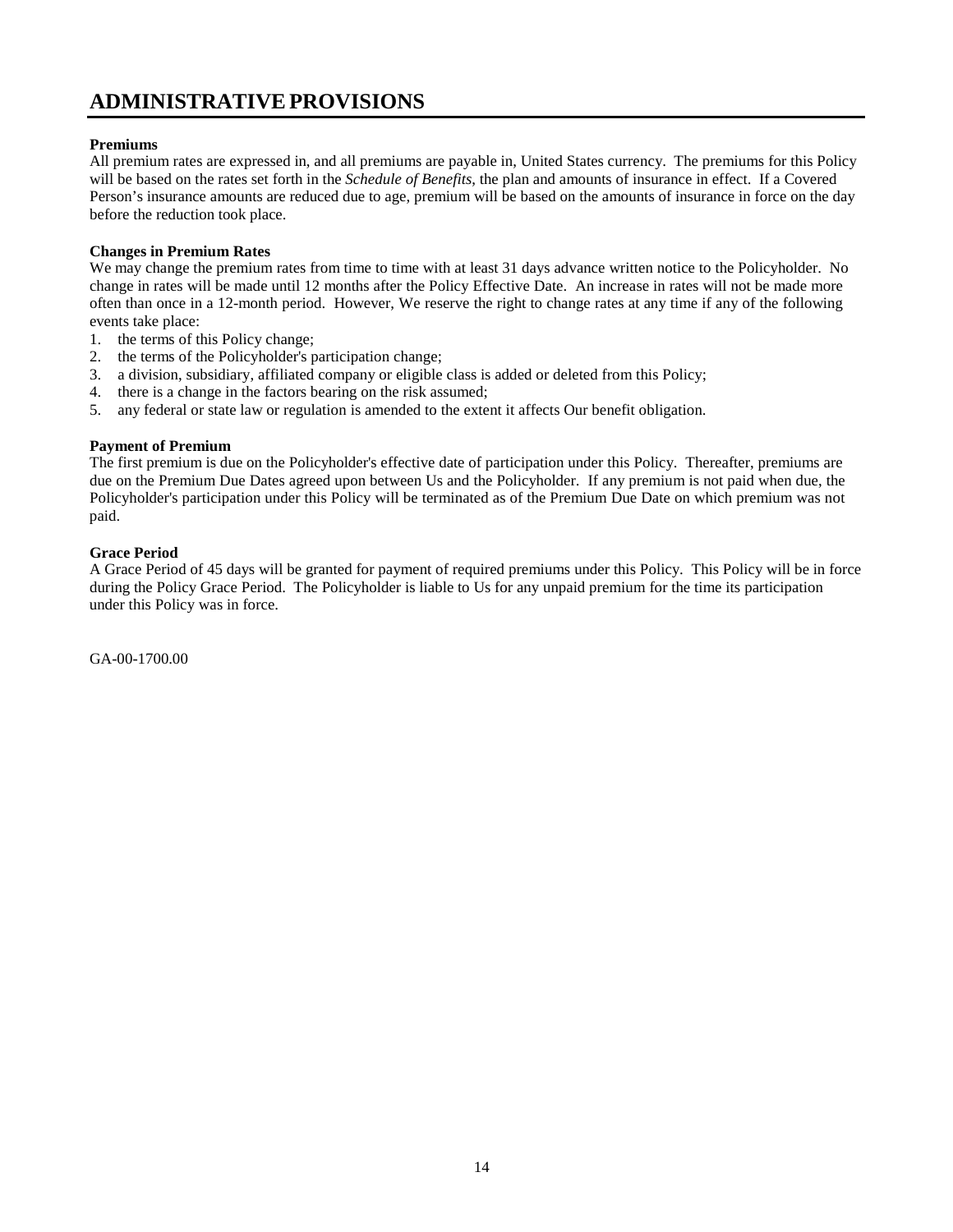## **GENERAL PROVISIONS**

#### **Entire Contract; Changes**

This Policy, including the endorsements, amendments and any attached papers constitutes the entire contract of insurance. No change in this Policy will be valid until approved by one of Our executive officers and endorsed on or attached to this Policy. No agent has authority to change this Policy or to waive any of its provisions.

#### **Misstatement of Fact**

If the Covered Person has misstated any fact, all amounts payable under this Policy will be such as the premium paid would have purchased had such fact been correctly stated.

#### **Certificates**

Where required by law, We will provide a certificate of insurance for delivery to the Covered Person. Each certificate will list the benefits, conditions and limits of this Policy. It will state to whom benefits will be paid.

#### **30 Day Right To Examine Certificate**

If a Covered Person does not like the Certificate for any reason, it may be returned to Us within 30 days after receipt. We will return any premium that has been paid and the Certificate will be void as if it had never been issued.

#### **Multiple Certificates**

The Covered Person may have in force only one certificate at a time under this Policy. If at any time the Covered Person has been issued more than one certificate, then only the largest shall be in effect. We will refund premiums paid for the others for any period of time that more than one certificate was issued.

#### **Assignment**

We will be bound by an assignment of a Covered Person's insurance under this Policy only when the original assignment or a certified copy of the assignment, signed by the Covered Person and any irrevocable beneficiary, is filed with Us. The assignee may exercise all rights and receive all benefits assigned only while the assignment remains in effect and insurance under this Policy and the Covered Person's certificate remains in force.

#### **Incontestability**

#### 1. Of This Policy or Participation Under This Policy

All statements made by the Policyholder to obtain this Policy or to participate under this Policy are considered representations and not warranties. No statement will be used to deny or reduce benefits or be used as a defense to a claim, or to deny the validity of this Policy or of participation under this Policy unless a copy of the instrument containing the statement is, or has been, furnished to the Policyholder.

After two years from the Policy Effective Date, no such statement will cause this Policy to be contested except for fraud.

#### 2. Of A Covered Person's Insurance

All statements made by a Covered Person are considered representations and not warranties. No statement will be used to deny or reduce benefits or be used as a defense to a claim, unless a copy of the instrument containing the statement is, or has been, furnished to the claimant.

After two years from the Covered Person's effective date of insurance, or from the effective date of increased benefits, no such statement will cause insurance or the increased benefits to be contested except for fraud or lack of eligibility for insurance.

In the event of death or incapacity, the beneficiary or representative shall be given a copy.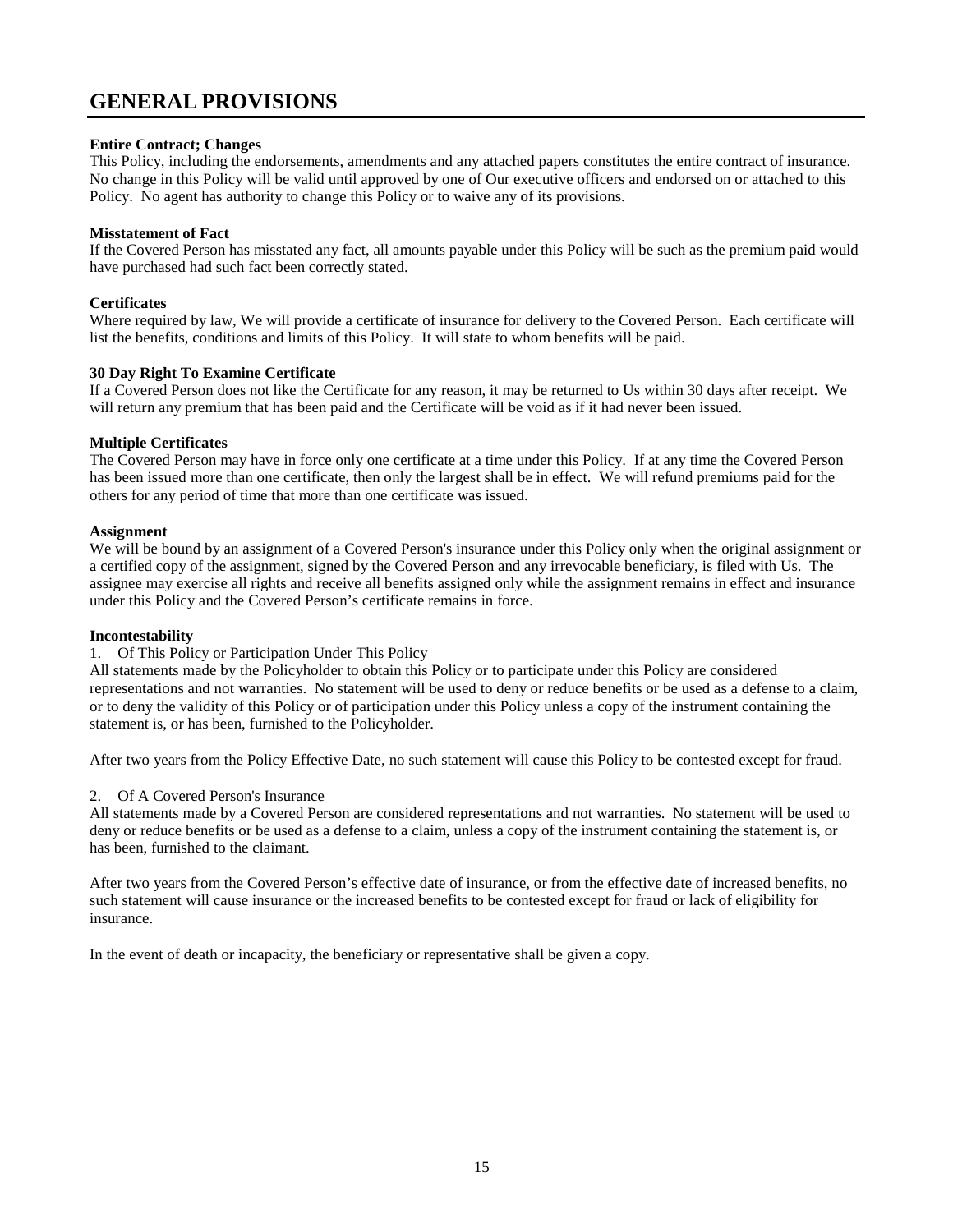#### **Policy Termination**

We may terminate coverage on or after the first anniversary of the policy effective date. The Policyholder may terminate coverage on any premium due date. Written or authorized electronic notice must be given at least 31 days prior to such premium due date.

Termination will not affect a claim for a Covered Loss that is the result, directly and independently of all other causes, of a Covered Accident that occurs while coverage was in effect.

#### **Reinstatement**

This Policy may be reinstated if it lapsed for nonpayment of premium. Requirements for reinstatement are written application of the Policyholder satisfactory to Us and payment of all overdue premiums. Any premium accepted in connection with a reinstatement will be applied to a period for which premium was not previously paid.

#### **Clerical Error**

A Covered Person's insurance will not be affected by error or delay in keeping records of insurance under this Policy. If such error or delay is found, We will adjust the premium fairly.

#### **Conformity with Statutes**

Any provisions in conflict with the requirements of any state or federal law that apply to this Policy are automatically changed to satisfy the minimum requirements of such laws.

#### **Policy Changes**

We may agree with the Policyholder to modify a plan of benefits without the Covered Person's consent.

#### **Workers' Compensation Insurance**

This Policy is not in place of and does not affect any requirements for coverage under any Workers' Compensation law.

#### **Examination of the Policy**

This Group Policy will be available for inspection at the Policyholder's office during regular business hours.

#### **Examination of Records**

We will be permitted to examine all of the Policyholder's records relating to this Group Policy. Examination may occur at any reasonable time while the Group Policy is in force; or it may occur:

- 1. at any time for two years after the expiration of this Group Policy; or, if later,
- 2. upon the final adjustment and settlement of all Group Policy claims.

The Policyholder is acting as an agent of the Covered Person for transactions relating to this insurance. The actions of the Policyholder will not be considered Our actions.

GA-00-1800.00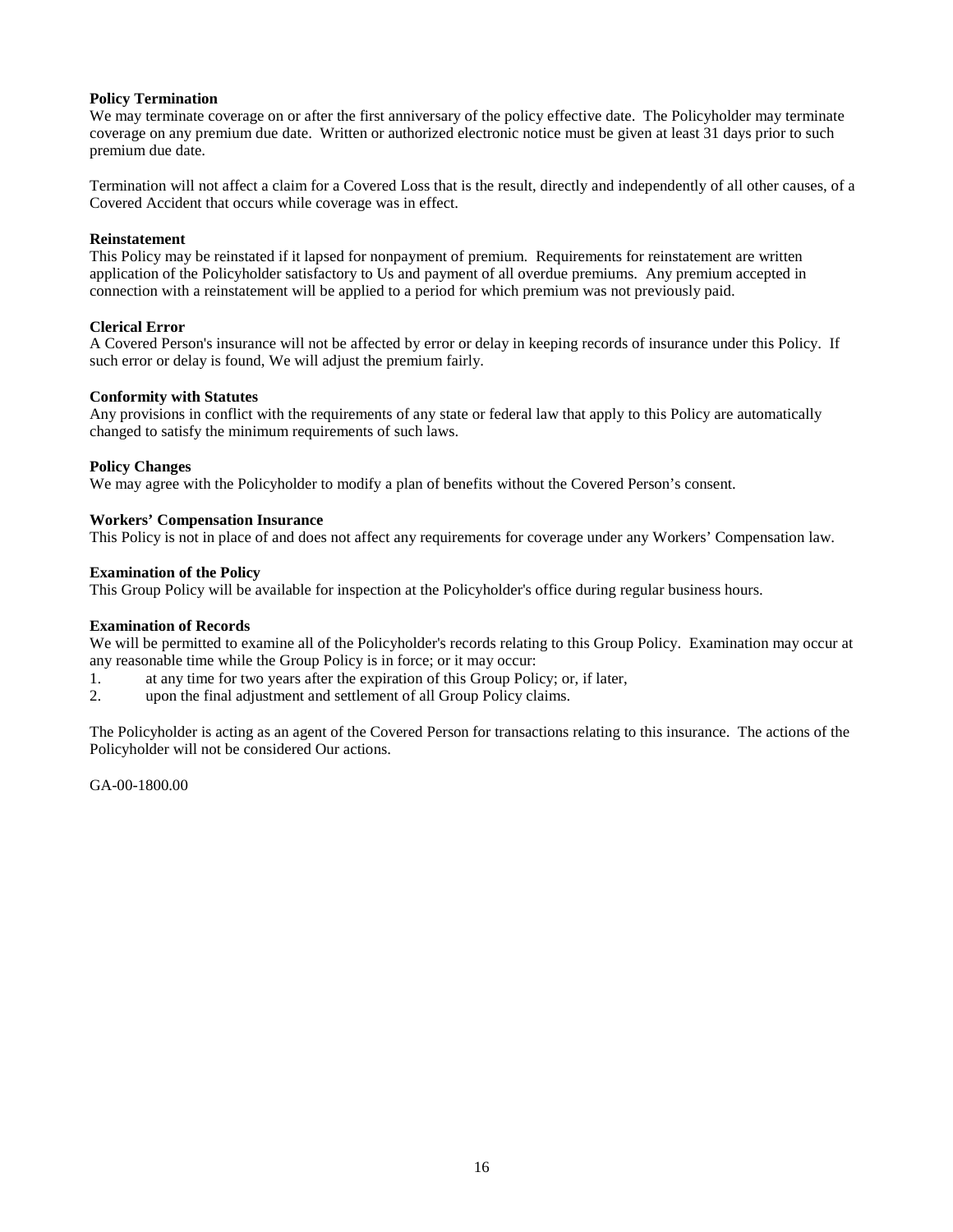## **DESCRIPTION OF COVERAGES AND BENEFITS**

**This** *Description of Coverages and Benefits* **Section describes the Accident Coverages and Benefits provided by this Policy. Benefit amounts, benefit periods and any applicable aggregate and benefit maximums are shown in the**  *Schedule of Benefits.* **Certain words capitalized in the text of these descriptions have special meanings within this Policy and are defined in the** *General Definitions* **section. Please read these and the** *Common Exclusions* **sections in order to understand all of the terms, conditions and limitations applicable to these coverages and benefits.**

#### **ACCIDENTAL DEATH AND DISMEMBERMENT BENEFITS**

| <b>Covered Loss</b> | We will pay the benefit for any one of the Covered Losses listed in the <i>Schedule of Benefits</i> , if<br>the Covered Person suffers a Covered Loss resulting directly and independently of all other<br>causes from a Covered Accident within the applicable time period specified in the Schedule of<br>Benefits.                                                                                                                                                                                                                                    |  |
|---------------------|----------------------------------------------------------------------------------------------------------------------------------------------------------------------------------------------------------------------------------------------------------------------------------------------------------------------------------------------------------------------------------------------------------------------------------------------------------------------------------------------------------------------------------------------------------|--|
|                     | If the Covered Person sustains more than one Covered Loss as a result of the same Covered<br>Accident, benefits will be paid for the Covered Loss for which the largest available benefit is<br>payable. If the loss results in death, benefits will only be paid under the Loss of Life benefit<br>provision. Any Loss of Life benefit will be reduced by any paid or payable Accidental<br>Dismemberment benefit. However, if such Accidental Dismemberment benefit equals or<br>exceeds the Loss of Life benefit, no additional benefit will be paid. |  |
| <b>Definitions</b>  | Loss of a Hand or Foot means complete Severance through or above the wrist or ankle<br>joint.                                                                                                                                                                                                                                                                                                                                                                                                                                                            |  |
|                     | Loss of an Arm or Leg means complete Severance through or above the elbow or knee<br>joint.                                                                                                                                                                                                                                                                                                                                                                                                                                                              |  |
|                     | Loss of Sight means the total, permanent loss of all vision in one eye which is<br>irrecoverable by natural, surgical or artificial means.                                                                                                                                                                                                                                                                                                                                                                                                               |  |
|                     | Loss of Speech means total and permanent loss of audible communication which is<br>irrecoverable by natural, surgical or artificial means.                                                                                                                                                                                                                                                                                                                                                                                                               |  |
|                     | Loss of Hearing means total and permanent loss of ability to hear any sound in both<br>ears which is irrecoverable by natural, surgical or artificial means.                                                                                                                                                                                                                                                                                                                                                                                             |  |
|                     | Loss of a Thumb and Index Finger of the Same Hand means complete Severance<br>through or above the metacarpophalangeal joints of the same hand (the joints between<br>the fingers and the hand).                                                                                                                                                                                                                                                                                                                                                         |  |
|                     | Paralysis or Paralyzed means total loss of use of a limb. A Physician must determine<br>the loss of use to be complete and irreversible.                                                                                                                                                                                                                                                                                                                                                                                                                 |  |
|                     | <b>Quadriplegia</b> means total Paralysis of both upper and both lower limbs.                                                                                                                                                                                                                                                                                                                                                                                                                                                                            |  |
|                     | <b>Hemiplegia</b> means total Paralysis of the upper and lower limbs on one side of the body.                                                                                                                                                                                                                                                                                                                                                                                                                                                            |  |
|                     | Paraplegia means total Paralysis of both lower limbs or both upper limbs.                                                                                                                                                                                                                                                                                                                                                                                                                                                                                |  |
|                     | Uniplegia means total Paralysis of one upper or one lower limb.                                                                                                                                                                                                                                                                                                                                                                                                                                                                                          |  |
|                     |                                                                                                                                                                                                                                                                                                                                                                                                                                                                                                                                                          |  |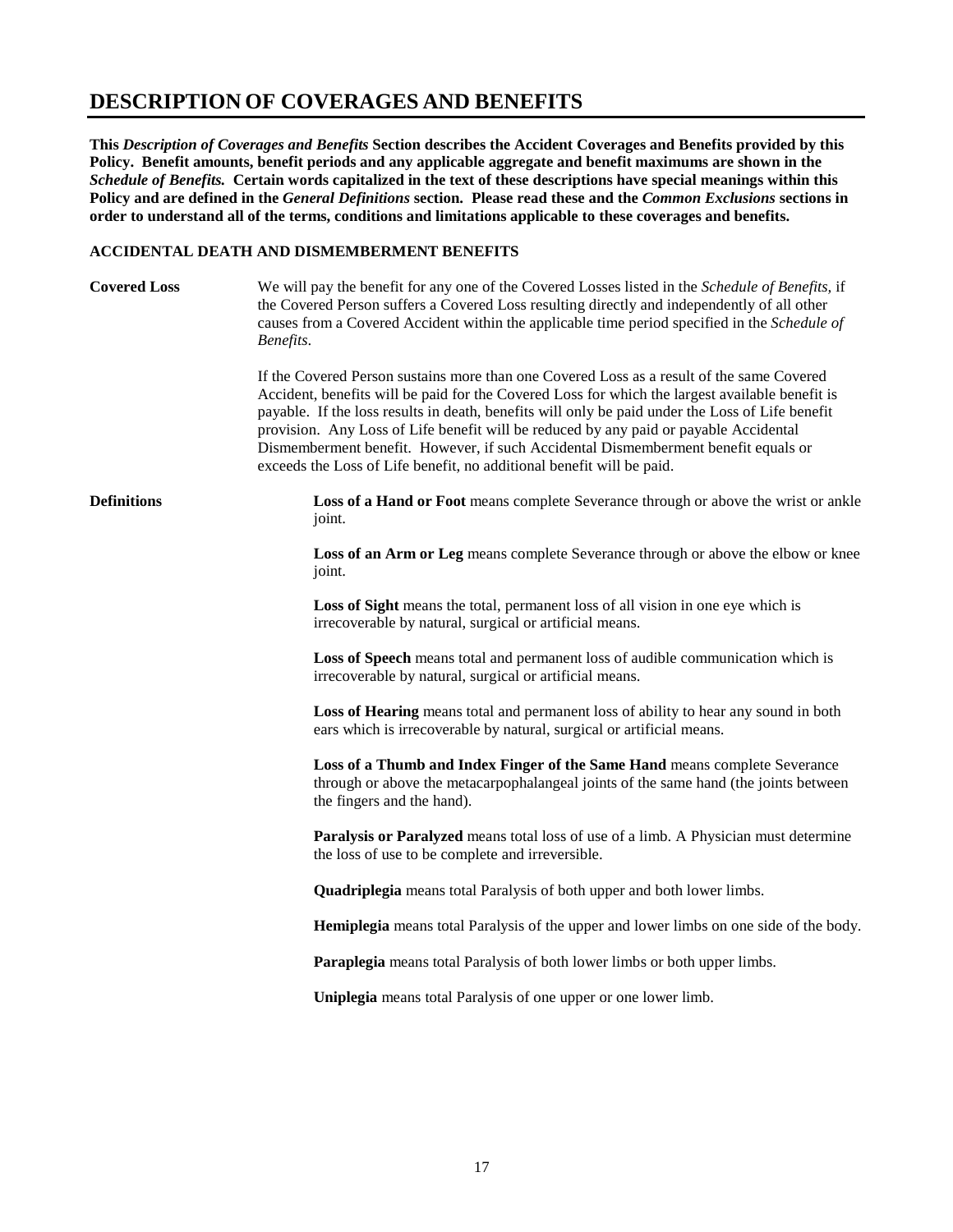**Coma** means a profound state of unconsciousness which resulted directly and independently from all other causes from a Covered Accident, and from which the Covered Person is not likely to be aroused through powerful stimulation. This condition must be diagnosed and treated regularly by a Physician. Coma does not mean any state of unconsciousness intentionally induced during the course of treatment of a Covered Injury unless the state of unconsciousness results from the administration of anesthesia in preparation for surgical treatment of that Covered Accident.

**Severance** means the complete and permanent separation and dismemberment of the part from the body.

**Exclusions** The exclusions that apply to this benefit are in the *Common Exclusions* section. GA-00-2100.00

#### **ADDITIONAL ACCIDENT BENEFITS**

Accidental Death and Dismemberment benefits are provided under the following Additional Benefits. Any benefits payable under them will be paid in addition to any other Accidental Death and Dismemberment benefit payable.

#### **SEATBELT AND AIRBAG BENEFIT**

We will pay the benefit shown in the *Schedule of Benefits,* subject to the conditions and exclusions described below, when the Covered Person dies directly and independently of all other causes from a Covered Accident while wearing a seatbelt and operating or riding as a passenger in an Automobile. An additional benefit is provided if the Covered Person was also positioned in a seat protected by a properly-functioning and properly deployed Supplemental Restraint System (Airbag).

Verification of proper use of the seatbelt at the time of the Covered Accident and that the Supplemental Restraint System properly inflated upon impact must be a part of an official police report of the Covered Accident or be certified, in writing, by the investigating officer(s) and submitted with the Covered Person's claim to Us.

If such certification or police report is not available or it is unclear whether the Covered Person was wearing a seatbelt or positioned in a seat protected by a properly functioning and properly deployed Supplemental Restraint System, We will pay a default benefit shown in the *Schedule of Benefits* to the Covered Person's beneficiary.

#### **Definitions** For purposes of this benefit:

**Supplemental Restraint System** means an airbag that inflates upon impact for added protection to the head and chest areas.

**Automobile** means a self-propelled, private passenger motor vehicle with four or more wheels which is a type both designed and required to be licensed for use on the highway of any state or country. Automobile includes, but is not limited to, a sedan, station wagon, sport utility vehicle, or a motor vehicle of the pickup, van, camper, or motor-home type. Automobile does not include a mobile home or any motor vehicle which is used in mass or public transit.

**Exclusions** The exclusions that apply to this benefit are in the *Common Exclusions* Section. GA-00-2251.00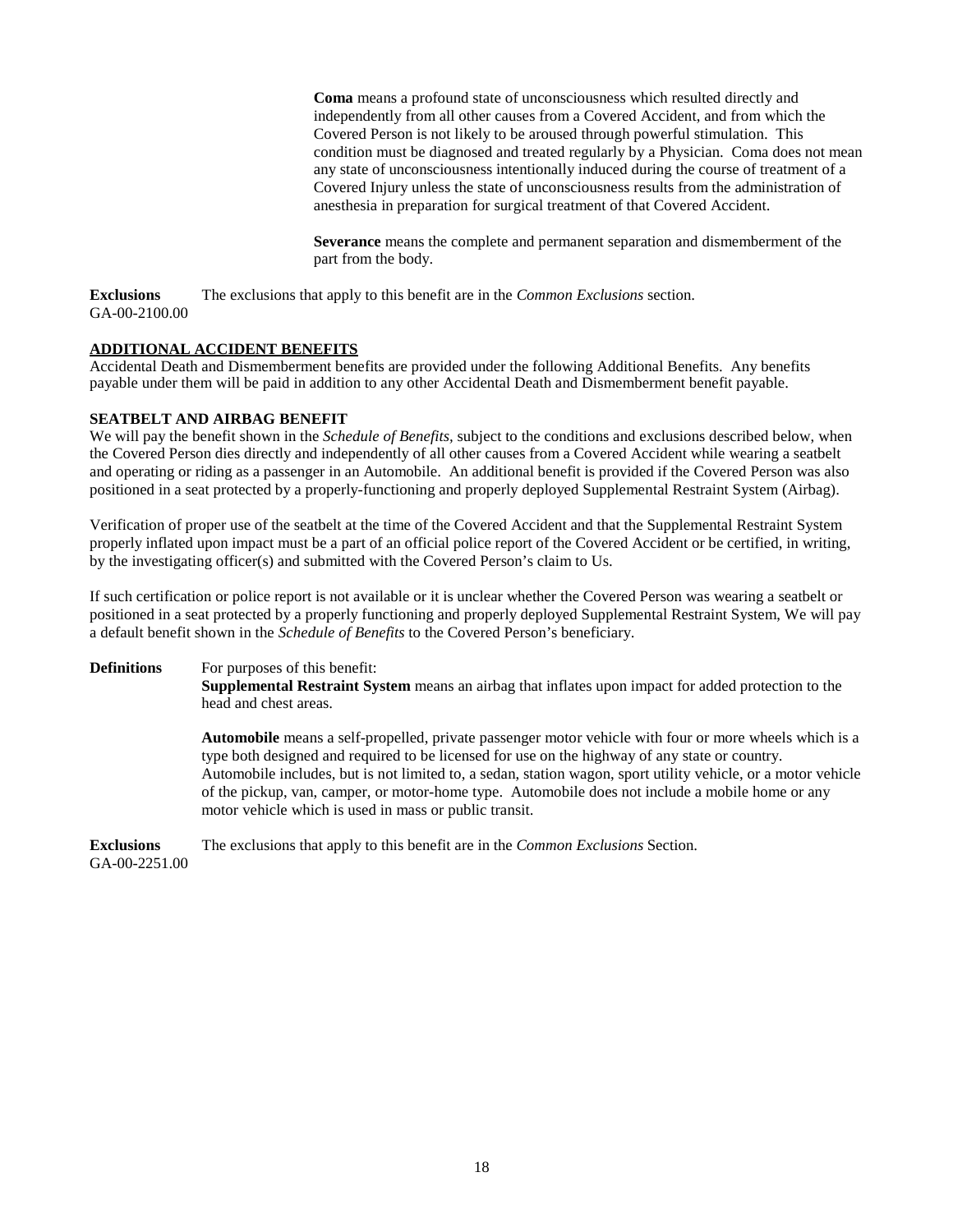#### **LIFE INSURANCE COMPANY OF NORTH AMERICA (herein called the Insurance Company)**

#### **AMENDATORY RIDER**

#### **CLAIM PROCEDURES APPLICABLE TO PLANS SUBJECT TO THE EMPLOYEE RETIREMENT INCOME SECURITY ACT ("ERISA")**

The provisions below amend the Policy to which they are attached. They apply to all claims for benefits under the Policy. They supplement other provisions of the Policy relating to claims for benefits, but nothing contained in the rider will alter or affect the insurance company's duty to comply with any applicable state law or regulation which requires any action to be taken with respect to any claim within any specific period of time.

This Policy has been issued in conjunction with an employee welfare benefit plan subject to the Employee Retirement Income Security Act of 1974 ("ERISA"). This Policy is a Plan document within the meaning of ERISA. As respects the Insurance Company, it is the sole contract under which benefits are payable by the Insurance Company. Except for this, it shall not be deemed to affect or supersede other Plan documents.

The Plan Administrator has appointed the Insurance Company as the named fiduciary for deciding claims for benefits under the Plan, and for deciding any appeals of denied claims.

#### **Review of Claims for Benefits**

The Insurance Company has 45 days from the date it receives a claim for disability benefits, or 90 days from the date it receives a claim for any other benefit, to determine whether or not benefits are payable in accordance with the terms of the Policy. The Insurance Company may require more time to review the claim if necessary due to matters beyond its control. If this should happen, the Insurance Company must provide notice in writing that its review period has been extended for:

- (i) up to two more 30 day periods (in the case of a claim for disability benefits); or
- (ii) 90 days more (in the case of any other benefit).

If this extension is made because additional information must be furnished, these extension periods will begin when the additional information is received. The requested information must be furnished within 45 days.

During the review period, the Insurance Company may require:

- (i) a medical examination of the Insured, at its own expense; or
- (ii) additional information regarding the claim.

If a medical examination is required, the Insurance Company will notify the Insured of the date and time of the examination and the physician's name and location. If additional information is required, the Insurance Company must notify the claimant, in writing, stating what information is needed and why it is needed.

If the claim is approved, the Insurance Company will pay the appropriate benefit.

If the claim is denied, in whole or in part, the Insurance Company will provide written notice within the review period. The Insurance Company's written notice will include the following information:

- 1. The specific reason(s) the claim was denied.
- 2. Specific reference to the Policy provision(s) on which the denial was based.
- 3. Any additional information required for the claim to be reconsidered, and the reason this information is necessary.
- 4. In the case of any claim for a disability benefit: identification of any internal rule, guideline or protocol relied on in making the claim decision, and an explanation of any medically-related exclusion or limitation involved in the decision.
- 5. A statement regarding the right to appeal the decision, and an explanation of the appeal procedure, including a statement of the right to bring a civil action under Section 502(a) of ERISA if the appeal is denied.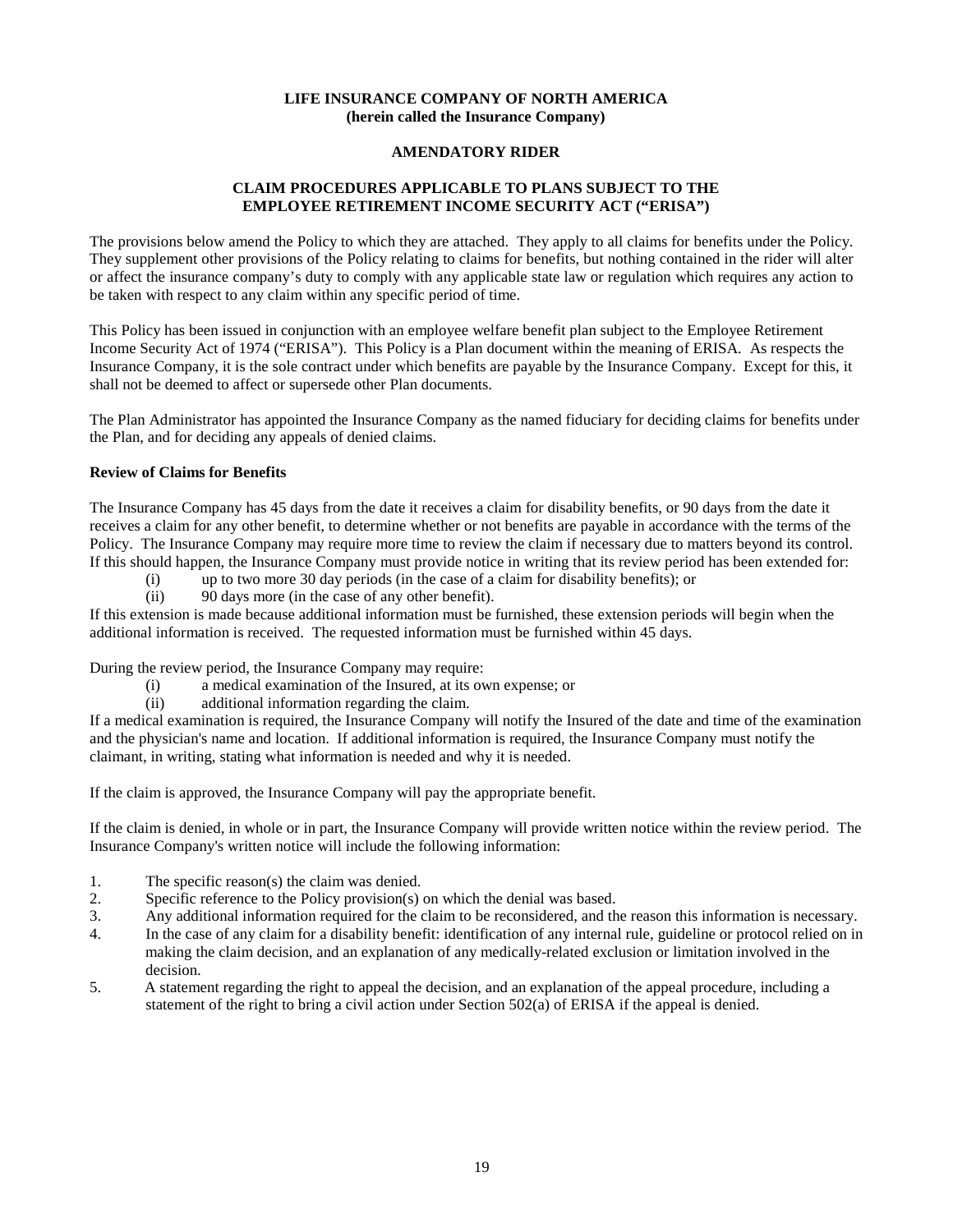#### **Appeal Procedure for Denied Claims**

Whenever a claim is denied, there is the right to appeal the decision. A written request for appeal must be made to the Insurance Company within 60 days (180 days in the case of any claim for disability benefits) from the date the denial was received. If a request is not made within that time, the right to appeal will have been waived.

Once a request has been received by the Insurance Company, a prompt and complete review of the claim will take place. This review will give no deference to the original claim decision. It will not be made by the person who made the initial claim decision, or a subordinate of that person. During the review, the claimant (or the claimant's duly authorized representative) has the right to review any documents that have a bearing on the claim, including the documents which establish and control the Plan. Any medical or vocational experts consulted by the Insurance Company will be identified. Issues and comments that might affect the outcome of the review may also be submitted.

The Insurance Company has 60 days (45 days, in the case of any disability benefit) from the date it receives a request to review the claim and provide its decision. Under special circumstances, the Insurance Company may require more time to review the claim. If this should happen, the Insurance Company must provide notice, in writing, that its review period has been extended for an additional 60 days (45 days in the case of any disability benefit). Once its review is complete, the Insurance Company must state, in writing, the results of the review and indicate the Plan provisions upon which it based its decision.

Karen & Lohan

President

TL-009000-1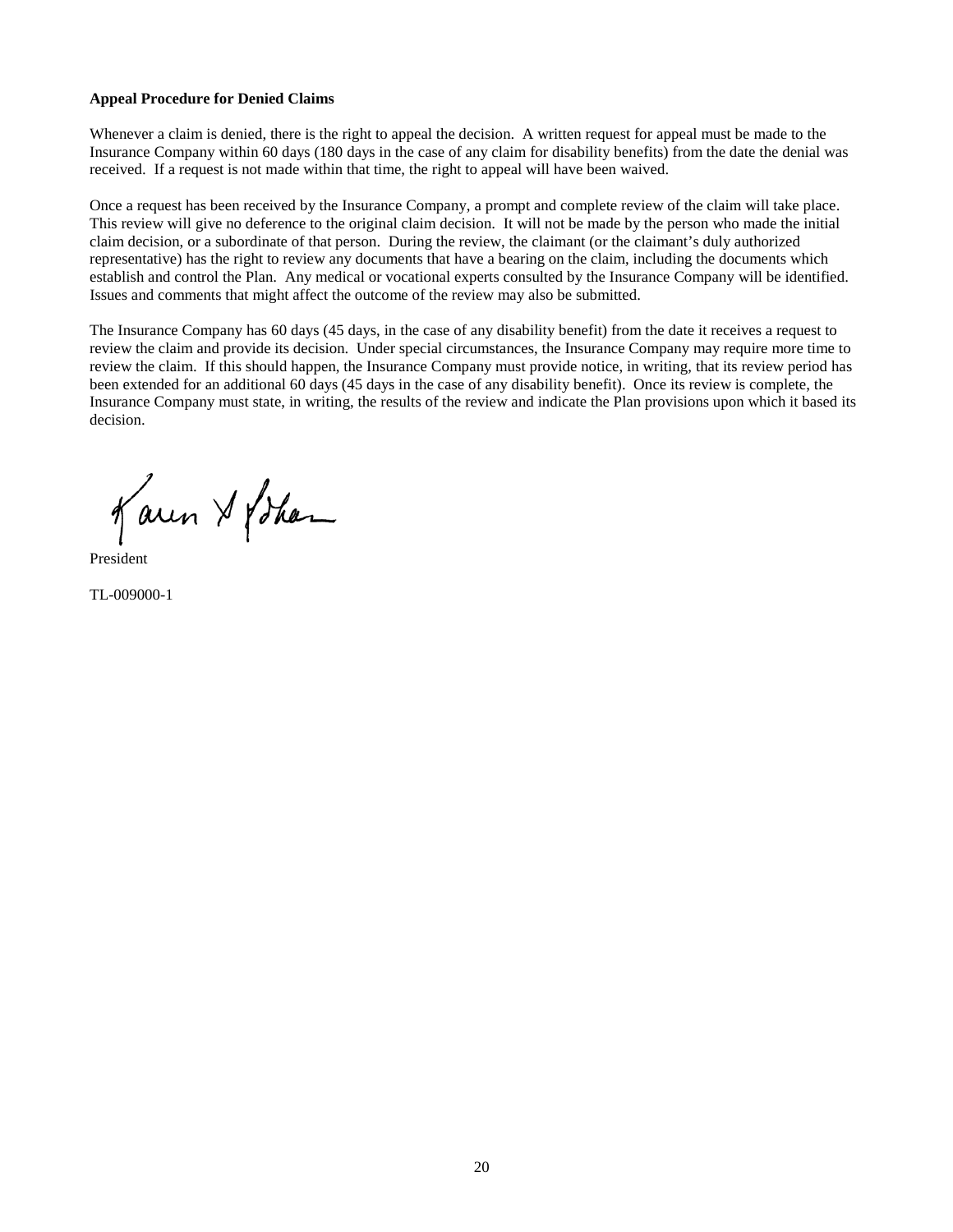#### **LIFE INSURANCE COMPANY OF NORTH AMERICA Philadelphia, PA 19192-2235**

We, American Airlines, Inc., whose main office address is DFW Airport, TX, hereby approve and accept the terms of Group Policy Number COA 001312 issued by the LIFE INSURANCE COMPANY OF NORTH AMERICA.

This form is to be signed in duplicate. One part is to be retained by American Airlines, Inc.; the other part is to be returned to the LIFE INSURANCE COMPANY OF NORTH AMERICA.

American Airlines, Inc.

Signature and Title: Date:

(This Copy Is To Be Returned To Life Insurance Company of North America)

------------------------------------------------------------------------------------------------------------------------------------------

#### **LIFE INSURANCE COMPANY OF NORTH AMERICA Philadelphia, PA 19192-2235**

We, American Airlines, Inc., whose main office address is DFW Airport, TX, hereby approve and accept the terms of Group Policy Number COA 001312 issued by the LIFE INSURANCE COMPANY OF NORTH AMERICA.

This form is to be signed in duplicate. One part is to be retained by American Airlines, Inc.; the other part is to be returned to the LIFE INSURANCE COMPANY OF NORTH AMERICA.

American Airlines, Inc.

Signature and Title: Date: Date: Date: Date:

(This Copy Is To Be Retained By American Airlines, Inc.)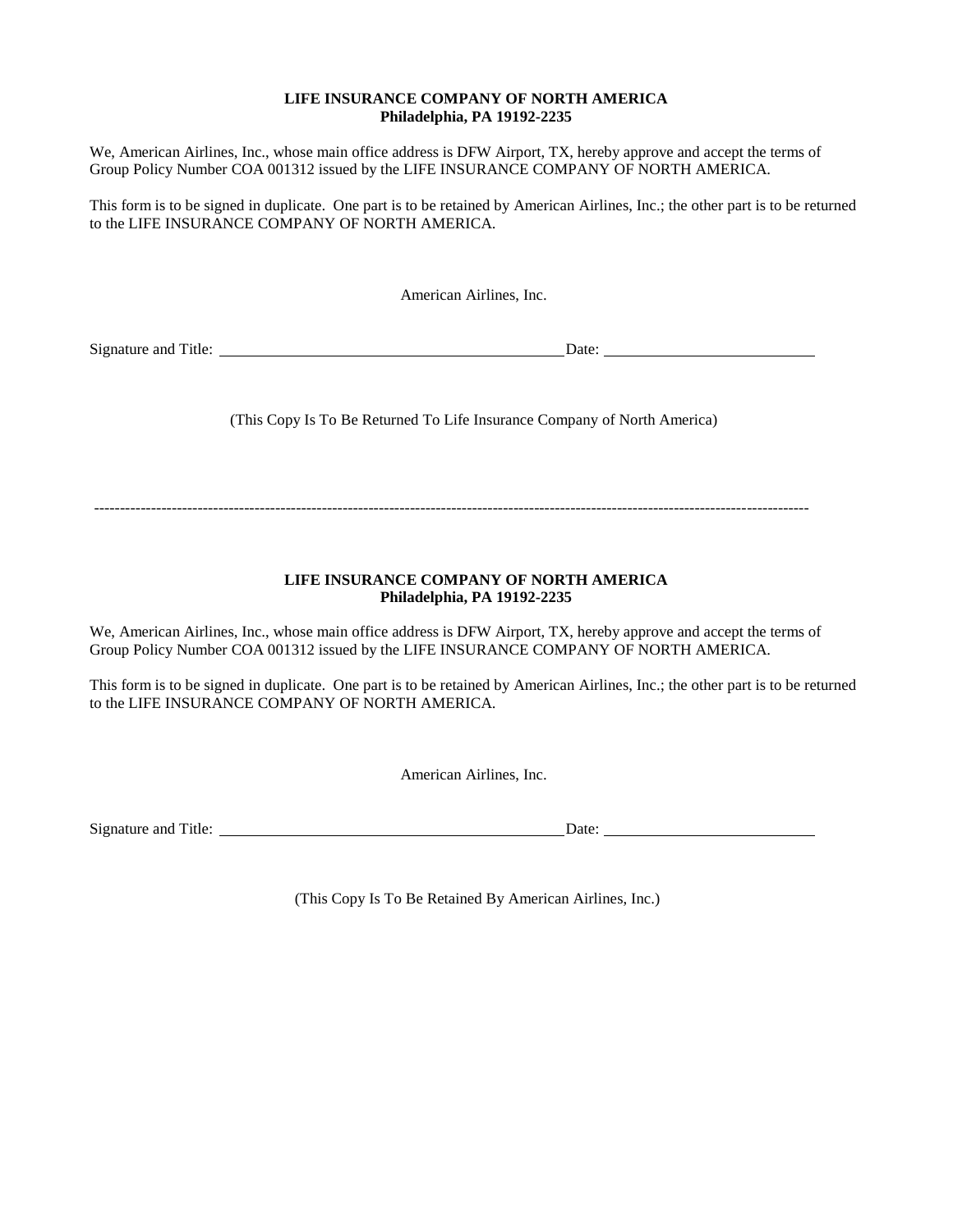#### **AMENDMENT**

Policyholder: American Airlines, Inc. Policy No.: COA 001312

This Amendment is attached to and made part of the Policy specified above. It is subject to all of the policy provisions that do not conflict with its provisions.

Policyholder and We hereby agree that the Policy is amended as follows:

Effective August 6, 2008, the Employee Principal Sum and Maximum under the Schedule of Benefits for Class 2 is amended as follows:

#### **BASIC ACCIDENTAL DEATH AND DISMEMBERMENT BENEFITS**

Employee Principal Sum: 1 times Annual Compensation rounded to the nearest \$100, if not already a multiple thereof Maximum: The lesser of 1 times Annual Compensation rounded to the nearest \$100, if not already a multiple thereof, or \$100,000

Changes in the Covered Person's amount of insurance resulting from a change in the Employee's amount of Annual Compensation take effect, subject to any Active Service requirement, on the effective date of the change in Annual Compensation.

Except for the above, this Amendment does not change the Policy in any way.

**Life Insurance Company of North America**

Karen & Johan

Karen S. Rohan, President

Date: September 26, 2008

Amendment No. 01

GA-00-4000.00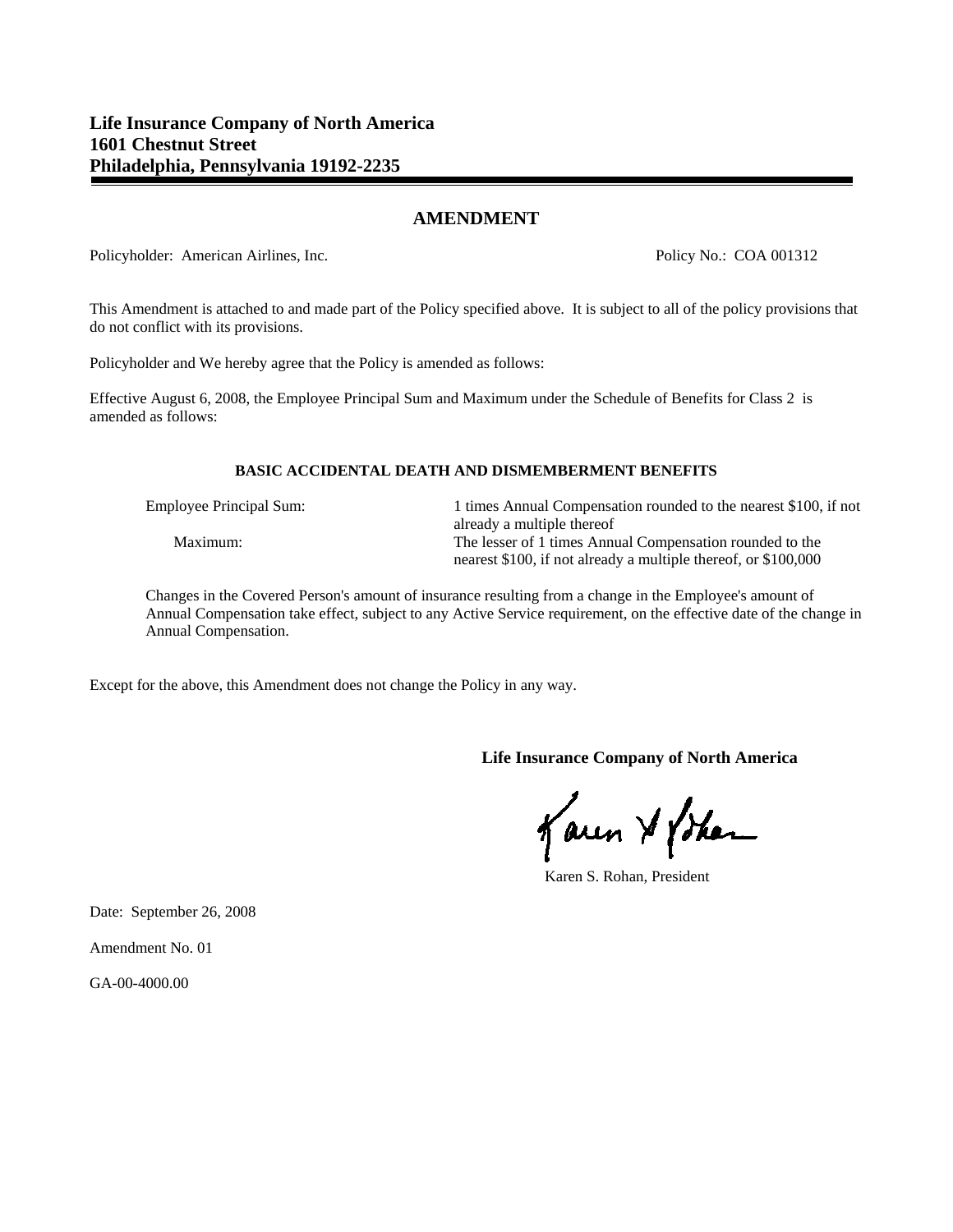#### **LIFE INSURANCE COMPANY OF NORTH AMERICA (herein called the Company)**

Amendment to be attached to and made a part of the Group Policy A Contract between the Company and

> American Airlines, Inc. (herein called the Policyholder)

> > Policy No.: COA-1312

#### **PLEASE READ**

**IMPORTANT:** The attached amendment to your policy has been made at your request, and will be effective on the date shown within the amendment. Please review this amendment immediately and confirm that it accurately reflects your request and is consistent with your intentions. If amended certificates have been provided, please review these as well. If there are any errors or discrepancies, please notify your account manager or account service representative immediately. If you have not notified your account manager or account service representative of any errors or concerns, continued payment of premium more than 31 days after delivery of this amendment will be deemed acceptance of this amendment.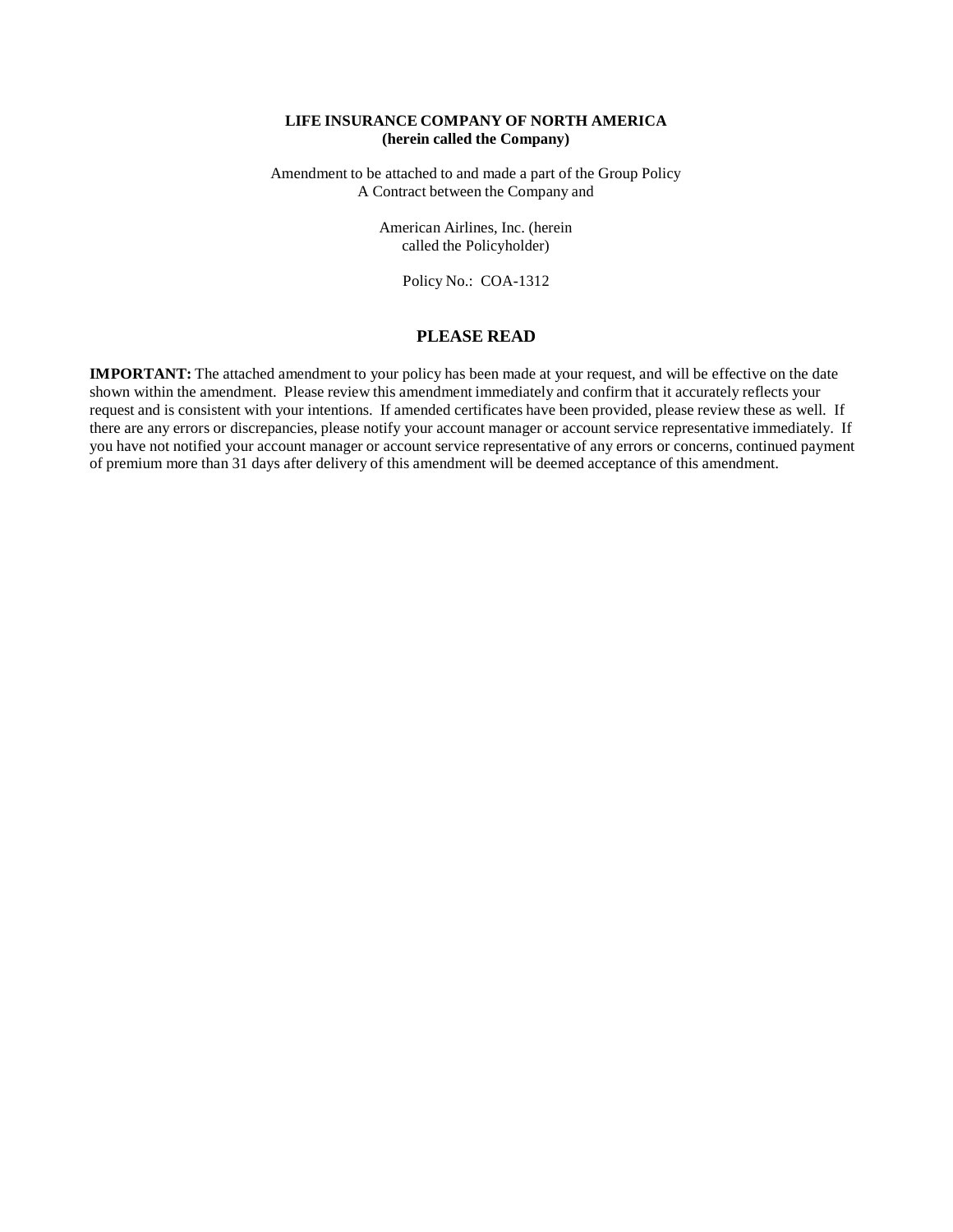#### **LIFE INSURANCE COMPANY OF NORTH AMERICA (herein called the Company)**

Amendment to be attached to and made a part of the Group Policy A Contract between the Company and

> American Airlines, Inc. (herein called the Policyholder)

> > Policy No.: COA-1312

The Company and the Policyholder hereby agree that the Policy is amended as follows:

1. Effective January 1, 2015, Class 3 has been added to the attached SCHEDULE OF BENEFITS in the Policy as follows:

Class 3: All Management and Support Staff of American Airlines and U.S. Airways.

- 2. Effective January 1, 2015, the following affiliate has been added to the Policy: U.S. Airways
- 3. Effective Janaury 1, 2015, the Covered Class description has been revised for Class 1 in the Policy to add U.S. Airways as follow:

All Pilots, Flight Engineers, Flight Attendants on the US Payroll of American Airlines, Inc.

Except for the above, this Amendment does not change the Policy in any way.

FOR THE COMPANY

Matthew G. Mander

Matthew G. Manders, President

Date: January 5, 2015 (revised January 9, 2015) (revised February 6, 2015) (revised February 9, 2015)

Amendment No. 03

TL-004780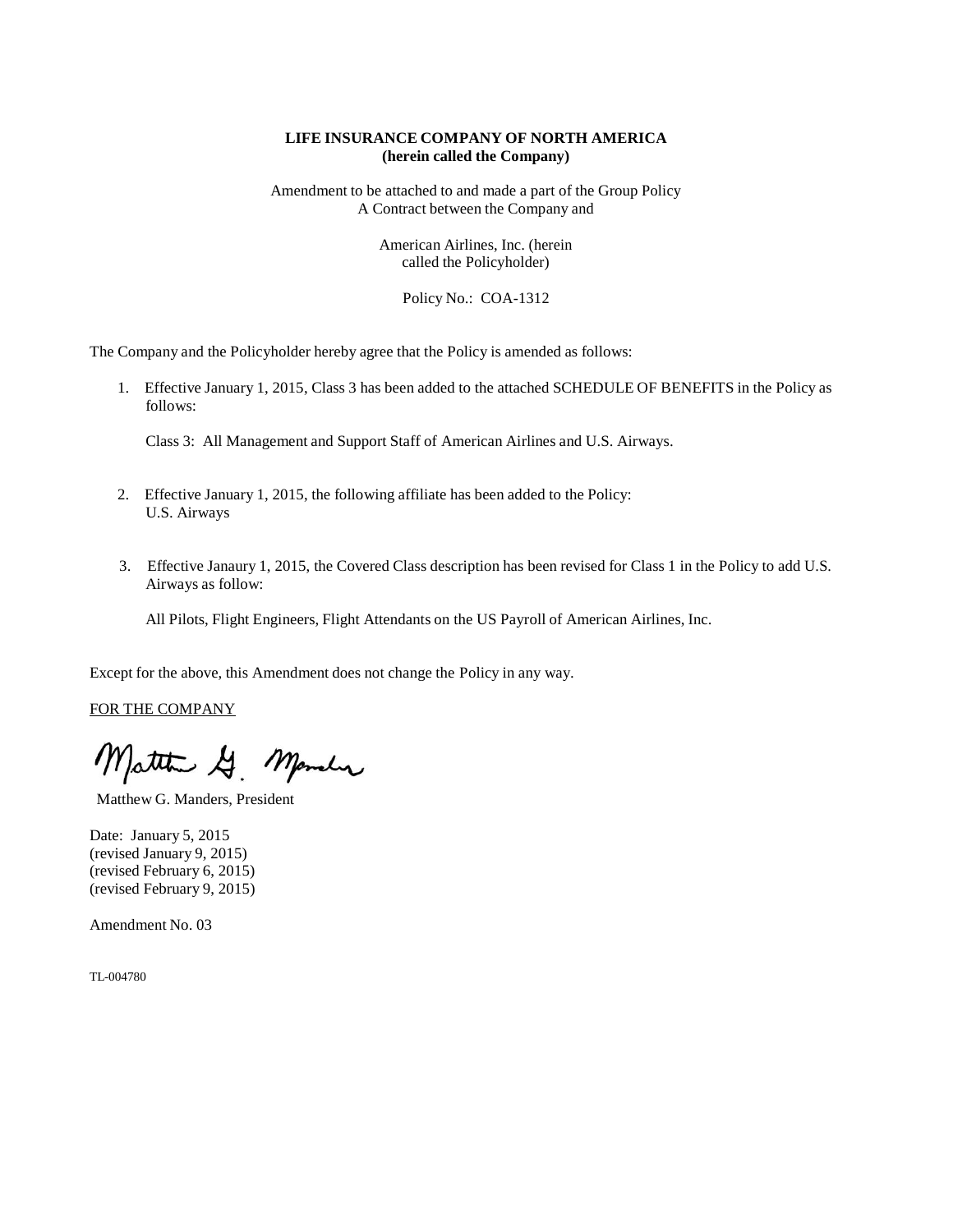#### **SCHEDULE OF BENEFITS FOR CLASS 3**

This Schedule of Benefits shows maximums, benefit periods and any limitations applicable to benefits provided in this Policy for each Covered Person unless otherwise indicated. Principal Sum, when referred to in this Schedule, means the Employee's Principal Sum in effect on the date of the Covered Accident causing the Covered Injury or **Covered Loss unless otherwise specified.**

#### **Eligibility Waiting Period**

The Eligibility Waiting Period is the period of time the Employee must be in a Covered Class to be eligible for coverage. For Employees hired on or before the Policy Effective Date: No Waiting Period<br>For Employees hired after the Policy Effective Date: No Waiting Period For Employees hired after the Policy Effective Date:

### **Time Period for Loss:**

Any Covered Loss must occur within: 365 days of the Covered Accident

#### **Maximum Age for Insurance:** None

#### **BASIC ACCIDENTAL DEATH AND DISMEMBERMENTBENEFITS**

Maximum:

Employee Principal Sum: 2 times Annual Compensation rounded to the next \$1,000, if not already a multiple thereof.<br>\$70,000

#### **SCHEDULE OF COVERED LOSSES**

#### **Covered Loss** Benefit

Loss of Life 100% of the Principal Sum Loss of Two or More Hands or Feet 100% of the Principal Sum Loss of Sight of Both Eyes 100% of the Principal Sum Loss of One Hand or One Foot and Sight in One Eye 100% of the Principal Sum Loss of Speech and Hearing (in both ears) 100% of the Principal Sum Quadriplegia 100% of the Principal Sum Paraplegia 200% of the Principal Sum Hemiplegia 100% of the Principal Sum Uniplegia 50% of the Principal Sum Coma Monthly Benefit 1% of the Principal Sum Number of Monthly Benefits 11 When Payable **At the end of each month during which the** Lump Sum Benefit 100% of the Principal Sum<br>When Pavable Beginning of the 12<sup>th</sup> month Loss of One Arm 75% of the Principal Sum Loss of One Leg 75% of the Principal Sum<br>
Loss of One Hand or Foot 75% of the Principal Sum Loss of One Hand or Foot Loss of Sight in One Eye 50% of the Principal Sum Loss of Speech 50% of the Principal Sum

Covered Person remains comatose Beginning of the  $12<sup>th</sup>$  month Loss of Hearing (in both ears) 50% of the Principal Sum Loss of Thumb and Index Finger of the Same Hand 25% of the Principal Sum